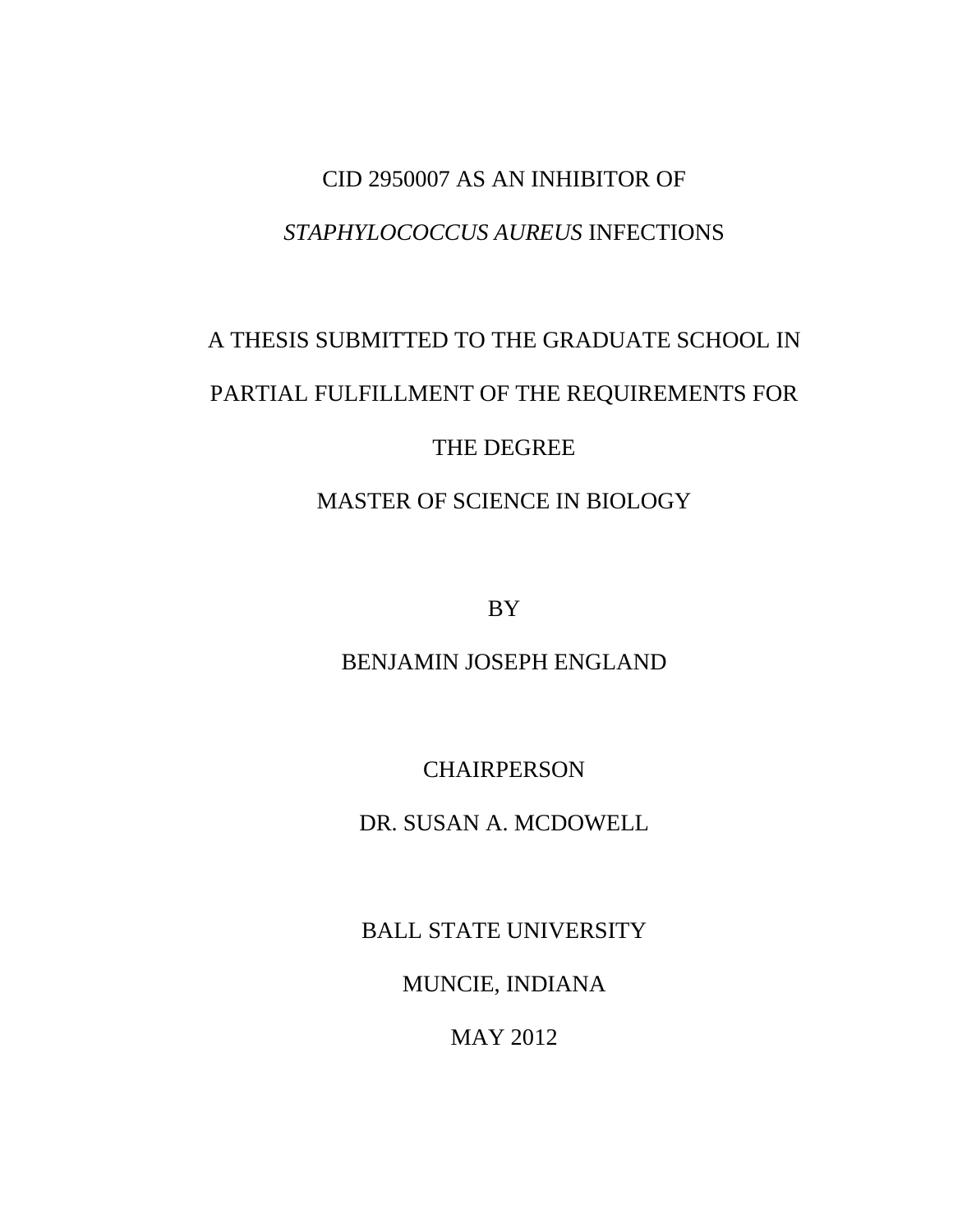#### **Table of Contents**

| <b>TITLE PAGE</b>                     | $\mathbf{i}$   |  |
|---------------------------------------|----------------|--|
| <b>TABLE OF CONTENTS</b>              | $\mathbf{ii}$  |  |
| <b>ACKNOWLEDGMENTS</b>                |                |  |
| <b>LIST OF FIGURES</b>                |                |  |
| <b>LIST OF ABBREVIATIONS</b>          |                |  |
| INTRODUCTION/REVIEW OF THE LITERATURE |                |  |
| Staphylococcus aureus and sepsis      | $\mathbf{1}$   |  |
| <b>Statins</b>                        | 3              |  |
| Isoprenoid Intermediates              | $\overline{4}$ |  |
| G-proteins                            | 5              |  |
| Phosphoinositide-3 Kinase             | 6              |  |
| Mechanism of Infection                | 6              |  |
| CID 2950007                           | 8              |  |
| Significance of the study             | 9              |  |
| Purpose of the study                  | 11             |  |
| <b>HYPOTHESIS</b>                     |                |  |
| <b>RESEARCH METHODS</b>               |                |  |
| Immunoprecipitation background        | 13             |  |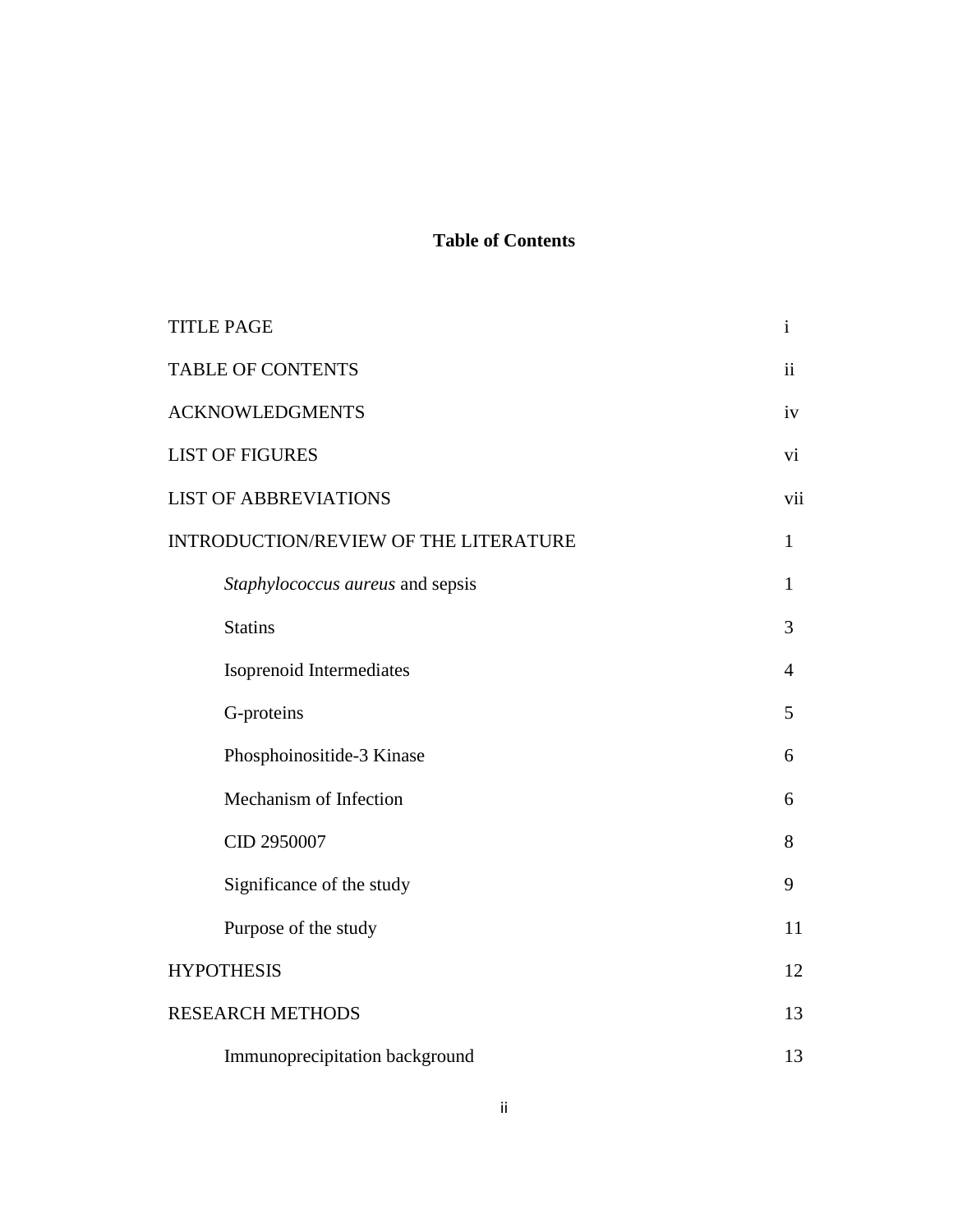|                   | Flow cytometry background                                          | 13 |
|-------------------|--------------------------------------------------------------------|----|
|                   | Cell lines                                                         | 14 |
|                   | Culture of cells                                                   | 14 |
|                   | Serum starvation                                                   | 15 |
|                   | <b>Invasion Assay</b>                                              | 15 |
|                   | Cell lysis                                                         | 16 |
|                   | Immunoprecipitation                                                | 16 |
|                   | Western blot assay                                                 | 17 |
|                   | Cytotoxicity assay using propidium iodide                          | 17 |
|                   | Cytotoxicity assay using XTT                                       | 17 |
|                   | Statistical analyses                                               | 17 |
| <b>RESULTS</b>    |                                                                    |    |
|                   | Cytotoxicity was not detected in response to CID 2950007 treatment | 19 |
|                   | CID 2950007 prevents S. aureus invasion                            | 19 |
|                   | CID 2950007 may prevent invasion through                           |    |
|                   | disruption of the CDC42/p85 complex                                | 20 |
|                   | <b>FIGURES</b>                                                     |    |
| <b>CONCLUSION</b> |                                                                    | 31 |
| <b>REFERENCES</b> |                                                                    | 35 |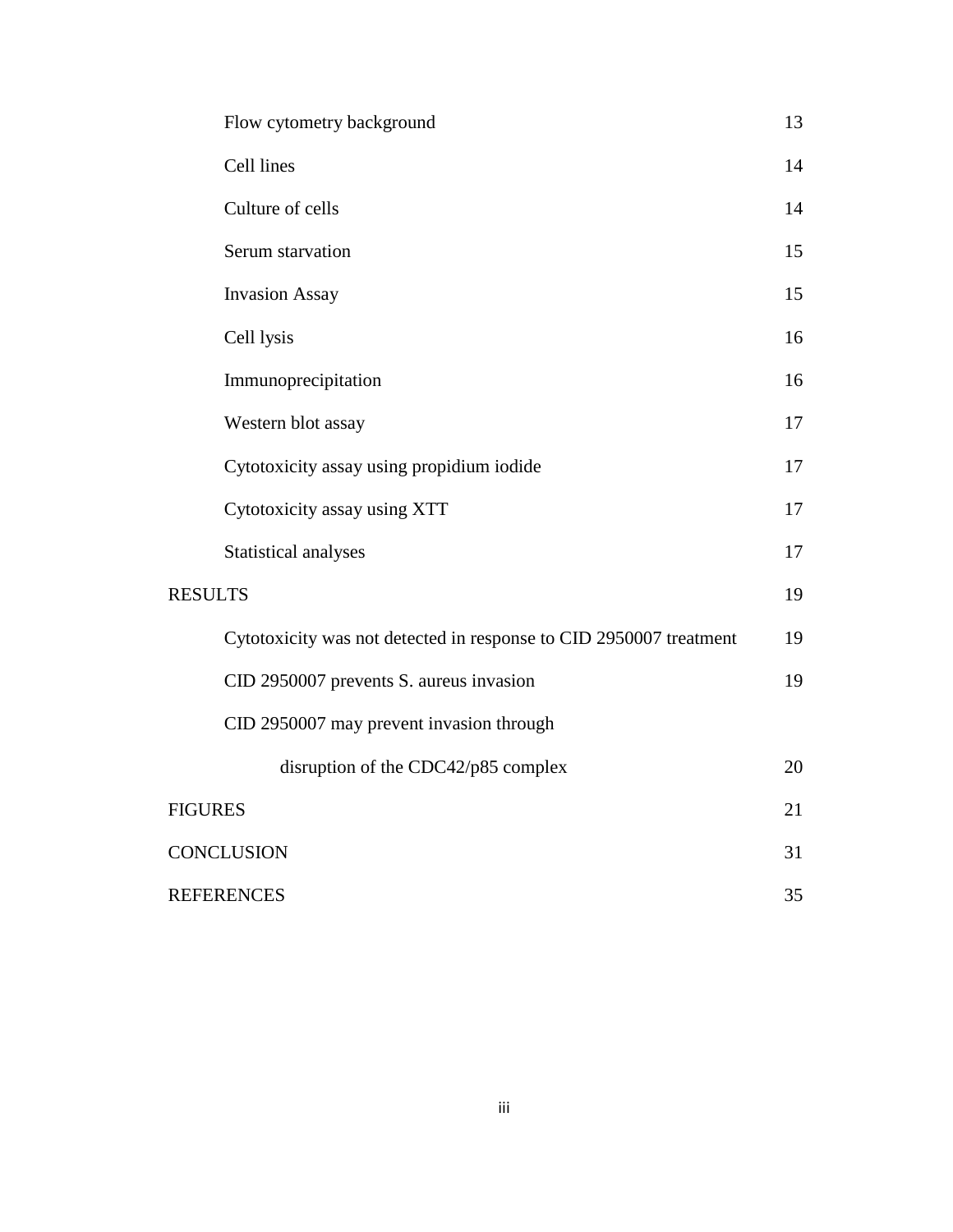#### **Acknowledgments**

I would like to thank my research advisor, Dr. Sue McDowell, for her patience and guidance through this thesis. This has been my first real experience with original lab research. She has aided me in designing experiments, helping to instill in me the tools I will need in the future research pursuits. I have also learned ways to critique the literature as well as principles of effective scientific writing. My first major experience with research has been an invaluable and expansive learning experience thanks to her counsel.

I would also like to thank my other committee members – Dr. Derron Bishop and Dr. Bill Rogers – for being willing to serve on my committee and help guide my research. Their suggestions allowed me to focus my research on a specific goal and keep my hypothesis defined. Additionally, I want to thank Dr. Heather Bruns for her help analyzing my first results with flow cytometry and offering me advice on how to analyze future results from the flow cytometer. This research has been made possible by a grant from the National Institutes of Health as well as funding from Ball State University, and I would like to extend my gratitude to these organizations as well.

I would also like to acknowledge my wife Sarah Lu for supporting me while I continue through school, and my parents for encouraging me to continue my education beyond the Bachelor's degree and being willing to support me as I do so. Since high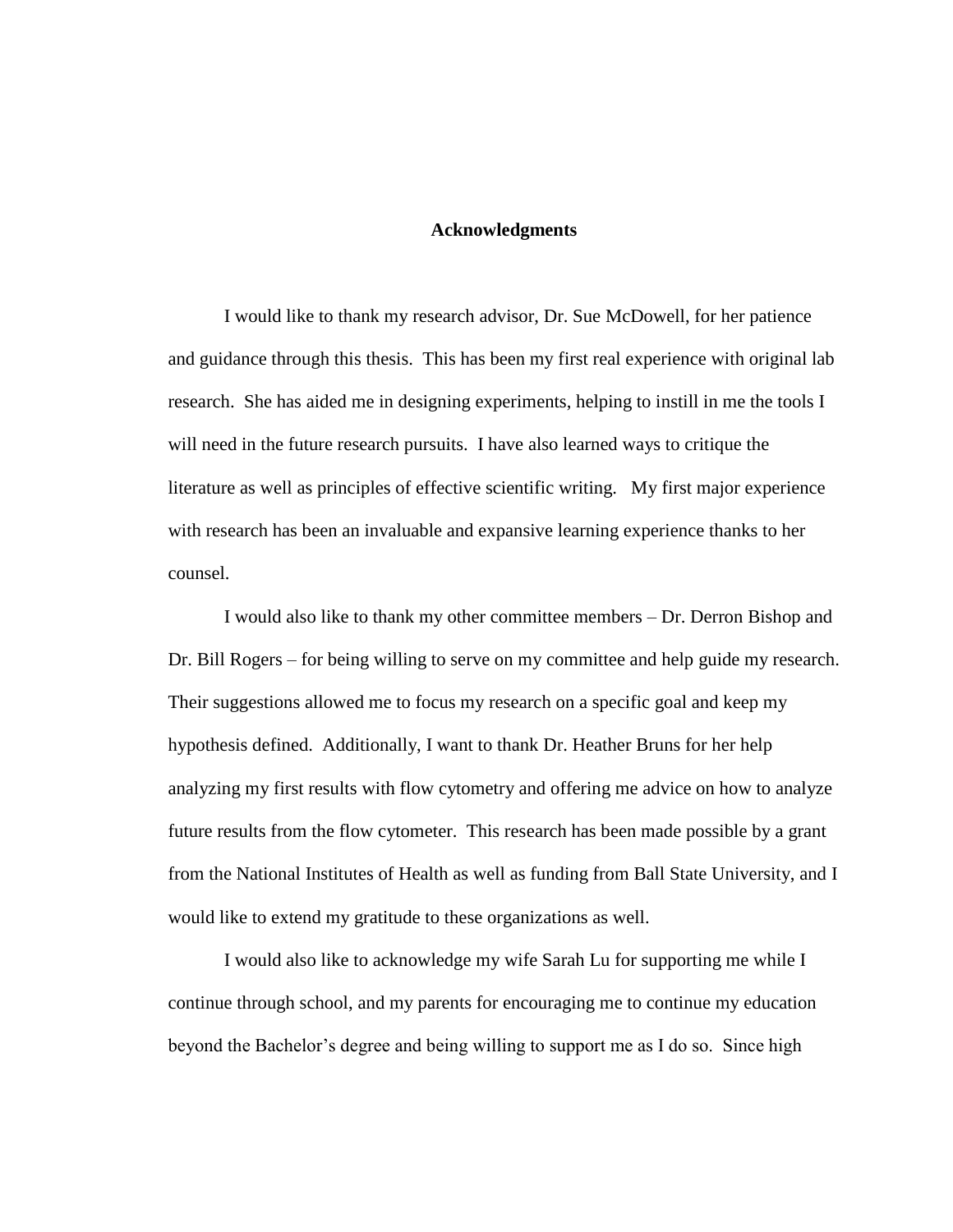school, I have been encouraged to pursue advanced degrees. I began feeling the call to science my junior year of high school, with intentions of entering the medical world. However, I began to feel the call to professorship and pedagogy my sophomore year of college. My higher learning objectives suddenly switched from professional medical training to graduate school in the Biological sciences. I was nervous about pursing original research at the Master's level, as I had little experience with research in college, and my goal was education, not research. Looking back, though, I am so thankful for my experience in this Master's program. I have learned profusely and voraciously these last two years. I feel much more prepared for Doctoral work I hope to pursue after this. I have begun the journey of thinking like a scientist and pursuing scholarly research, and this thesis represents the culmination of my learning in this program.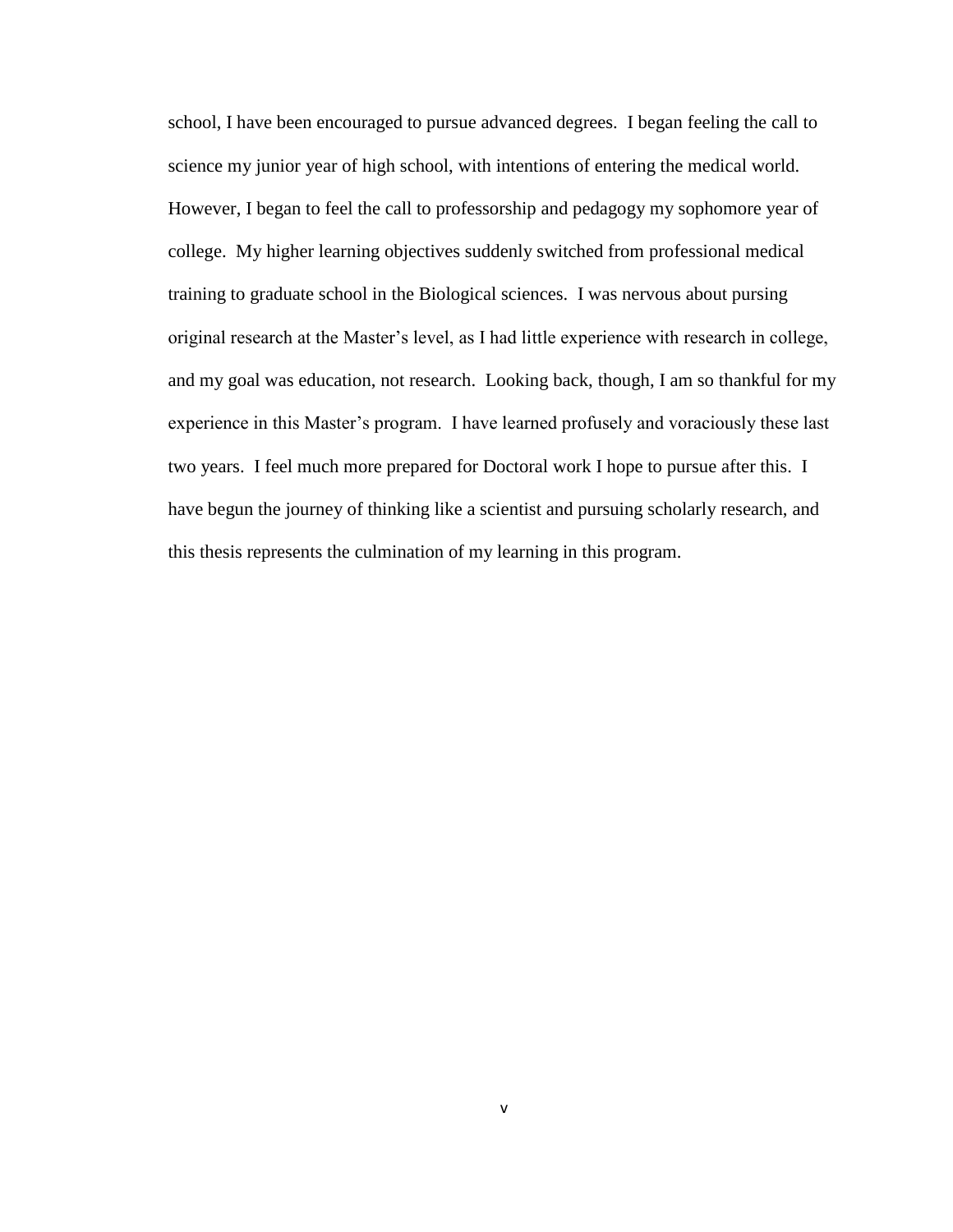## **List of Figures**

| <b>Figure 1</b> Cytotoxicity is not detected in HEK293 cells treated with CID 2950007<br>in serum free media.                                                                 | 19 |
|-------------------------------------------------------------------------------------------------------------------------------------------------------------------------------|----|
| <b>Figure 2</b> Cytotoxicity is not detected in HEK293 cells treated with CID 2950007<br>during S. aureus invasion in serum free media.                                       | 20 |
| <b>Figure 3</b> Cytotoxicity is not detected in cells treated with DMSO given in complete<br>media, but cytotoxicity is detected when cells are serum starved.                | 21 |
| <b>Figure 4</b> Cytotoxicity is not detected in HEK293 cells treated with CID 2950007<br>in complete media.                                                                   | 22 |
| <b>Figure 5 CID 2950007 inhibits invasion of S. <i>aureus</i> in U87-MG cells.</b>                                                                                            | 23 |
| <b>Figure 6 CID 2950007 inhibits invasion of S. <i>aureus</i> in serum free conditions</b><br>in HEK293 cells.                                                                | 24 |
| <b>Figure 7</b> CID 2950007 (10 $\mu$ M) inhibits invasion of <i>S. aureus</i> in complete media<br>in HEK293 cells.                                                          | 25 |
| <b>Figure 8</b> CID 2950007 (1 $\mu$ M) inhibits invasion of <i>S. aureus</i> in complete media<br>in HEK293 cells.                                                           | 26 |
| <b>Figure 9</b> Western blot showing the p85 band is not visible in the immunoprecipitation<br>lanes, but is visible in the pre-immunoprecipitation lanes<br>in U87-MG cells. | 27 |
| <b>Figure 10</b> Western blot showing the p85 band is slightly visible in both the<br>immunoprecipitation lanes and the pre-immunoprecipitation lanes<br>in HEK293 cells.     | 28 |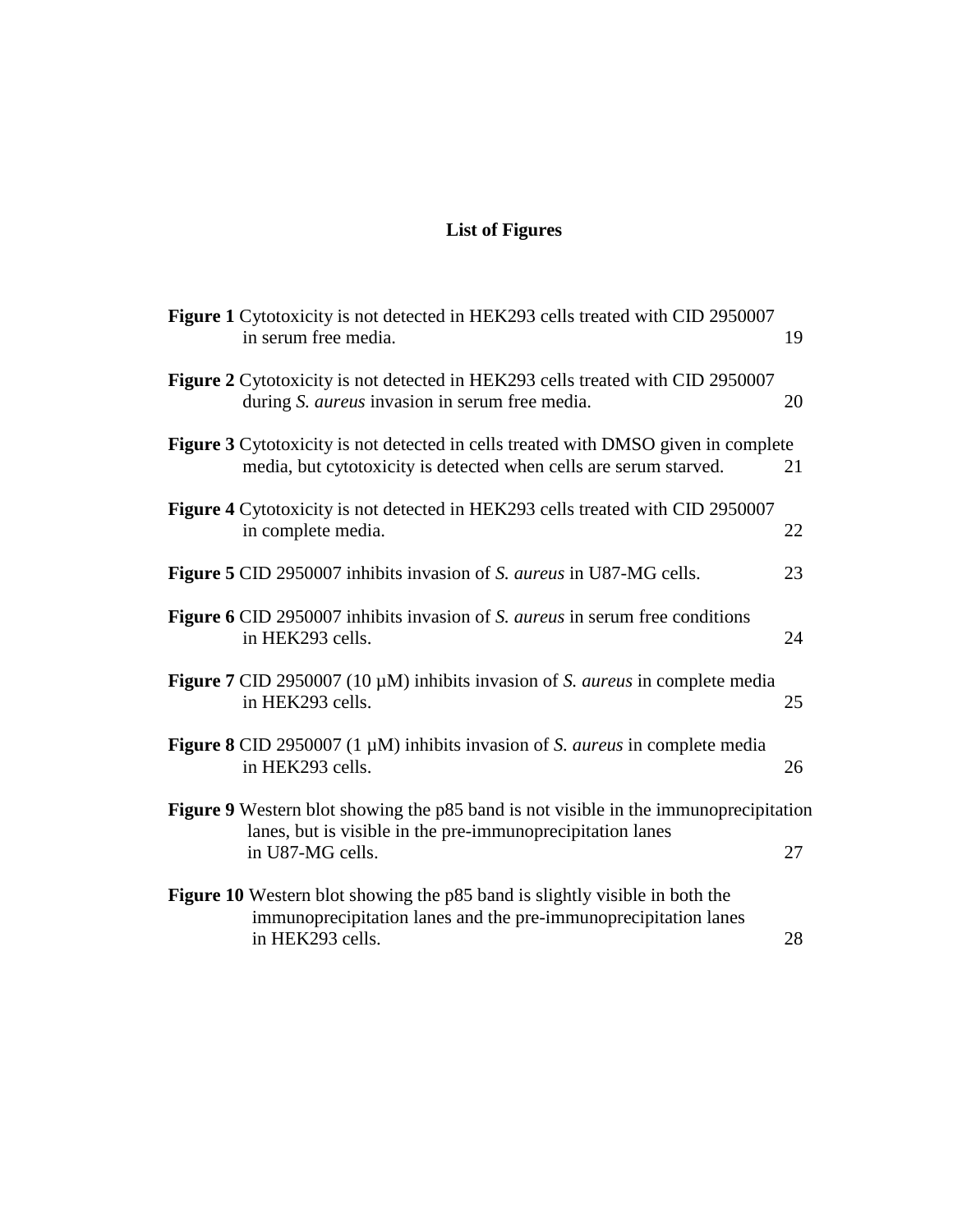#### **List of Abbreviations**

3-hydroxy-3-methyglutaryl coenzyme A (HMG-CoA)

Cell division cycle (CDC)

Dimethylallyl diphosphate (DMAPP)

Dimethyl sulfoxide (DMSO)

Farnesyl pyrophosphate (Fpp)

Geranylgeranyl pyrophosphate (GGpp)

GTPase-activating proteins (GAPs)

Guanine diphosphate (GDP)

Guanine-nucleotide exchanging factors (GEFs)

Guanine triphosphatases (GTPases)

Guanine triphosphate (GTP)

Human embryonic kidney (HEK)

Immunoprecipitation (IP)

Isopentenyl diphosphate (IPP)

Mean fluorescence intensity (MFI)

Methicillin-resistant *Staphylococcus aureus* (MRSA)

Phosphoinositide (PI)

Phosphoinositide-3 Kinase (PI3K)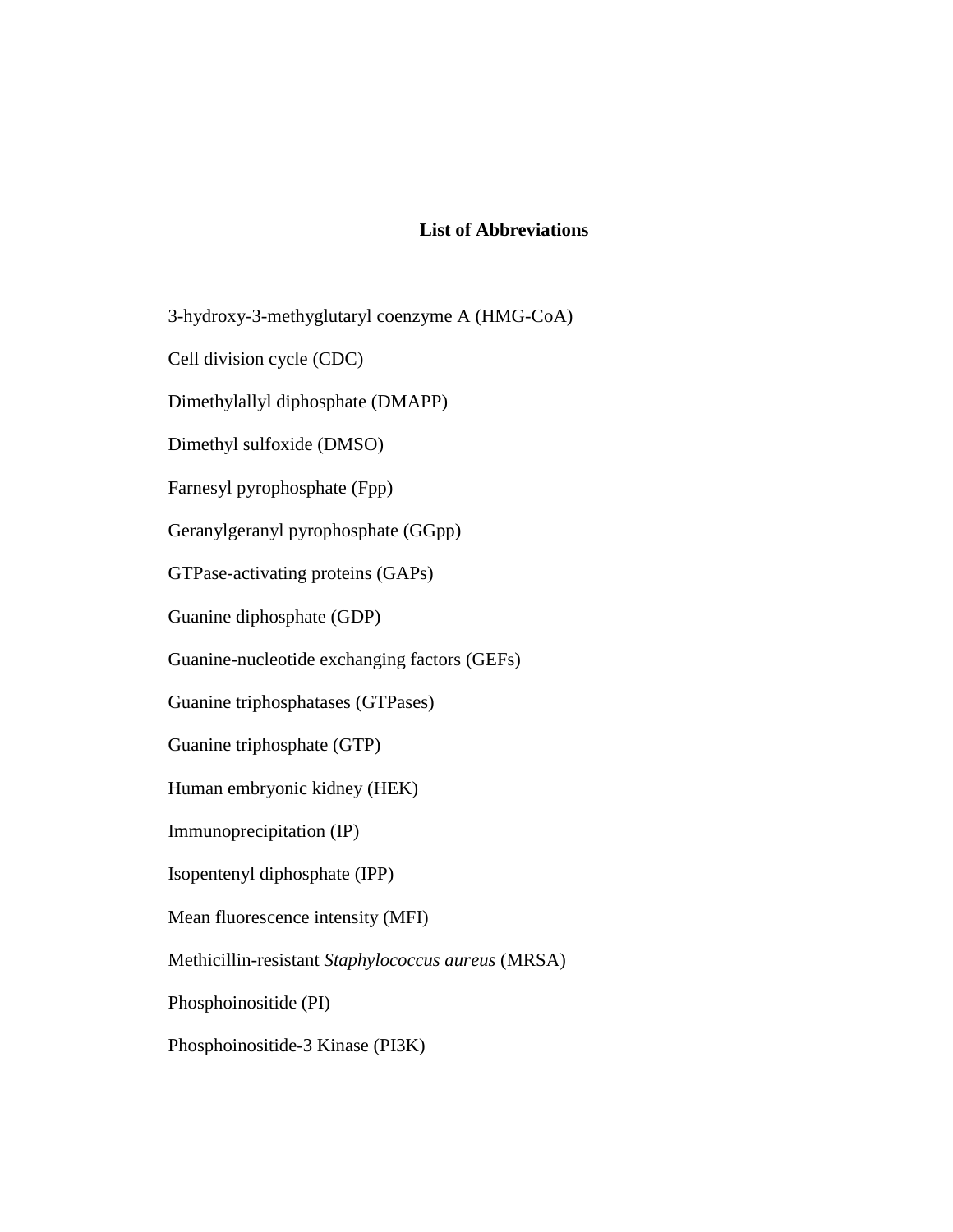Phosphoinositide 3,4,5-triphosphate (PIP3)

Rho-GTPase-activating protein (RhoGAP)

*Staphylococcus aureus (S. aureus)*

Systemic inflammatory response syndrome (SIRS)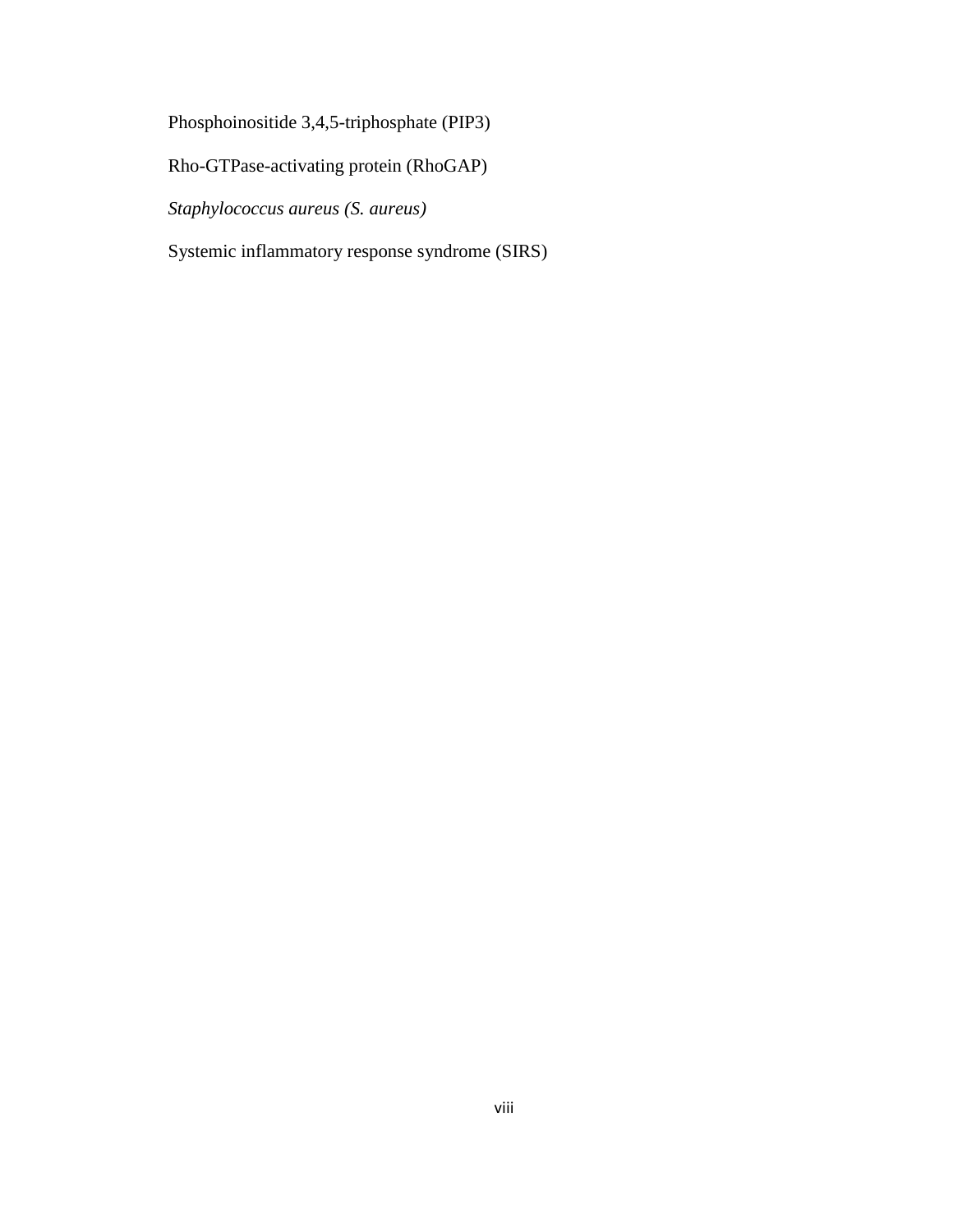#### **Introduction**

#### *Staphylococcus aureus* and Sepsis

*Staphylococcus aureus* (*S. aureus*) infections are deleterious to the body, creating widespread infection, sepsis, blood coagulation, and even death [\[1\]](#page-42-0). *S. aureus* is a Grampositive cocci bacterium that is part of the Micrococcaceae family. *S. aureus* infections are easily contracted in hospitals during surgery or simply during an extended stay for treatment. The number of *S. aureus* infections has risen significantly over the past twenty years. While some infections are contracted outside of the hospital, many are not. Hospitals remain the main locations where many infections begin. Another noticeable trend has been the increase of methicillin-resistant *S. aureus* (MRSA) strains that infect at-risk hospital patients and can be contracted through community-acquired infection as well. The death rate from *S. aureus* infections is estimated at 11-43% and has remained in that range for fifteen years.

There are a number of diseases that are caused by *S. aureus* infections. In addition to bacteremia, the number of cases of endocarditis caused by a *S. aureus* infection has risen [\[1\]](#page-42-0). Invasive procedures such as bone replacements and intravascular catheters put patients at the highest risk of contracting a bacterial infection. *S. aureus* also has a tendency to metastasize to the bones, joints, kidneys, and lungs, making recovery longer and more arduous. Other complications such as toxic shock syndrome and sepsis can also follow, again making recovery difficult.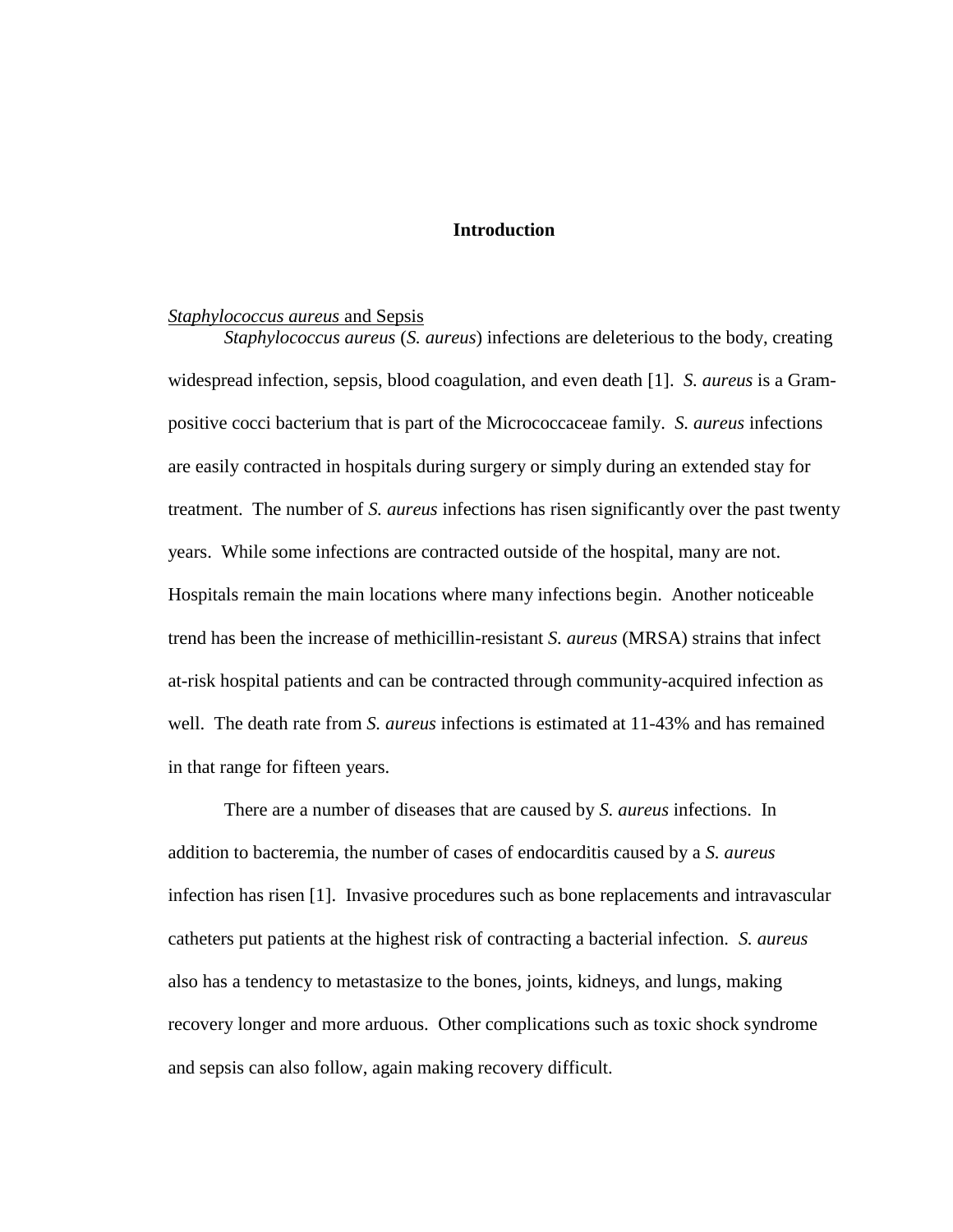Current treatments to combat a *S. aureus* infection include treatment with penicillin, vancomycin, or a combination of antimicrobials [\[1\]](#page-42-0). Penicillin remains the top choice if the bacterial strain has not developed resistance to this antibiotic, but this is rare. If resistance has been established, vancomycin is the best option. However, a few studies have suggested that a combination of antimicrobials may be best in combatting a bacterial infection and in clearing the bacteria from the body. Antimicrobial regimens and treatment times are variable, but anywhere from two to four weeks may be required for full treatment and recovery. While certain prophylactic measures can be taken to avoid contracting a *S. aureus* invasion, the best overall principle is to implement the appropriate procedures of infection control in hospitals.

The incidence of a bacterial infection leading to sepsis is about 33% [\[2\]](#page-42-1). But since 1987, Gram-positive bacteria have been the most common bacteria leading to severe sepsis, with the majority of cases caused by *S. aureus*. Recent estimates show that about 48% of the cases of severe sepsis are linked to Gram-positive bacterial infections. The development of methicillin-resistant *S. aureus* has added to this high percentage. Gram-negative infections remain the second most common bacterial cause of sepsis. Both fungal and viral infections can also lead to sepsis.

Sepsis is a threat to people infected with *S. aureus*, and the number of sepsisrelated deaths in the US was over one million in the six year period from 1999-2005 [\[3\]](#page-42-2). The percentage of cancer patients who die from sepsis has reached close to 10% [\[4\]](#page-42-3). Demographics that are more susceptible to sepsis include the elderly, along with those suffering from diabetes, HIV infections, cancer, and alcohol abuse [\[2\]](#page-42-1). Symptoms such as tachycardia, high or low body temperature, high respiration rates, and either low or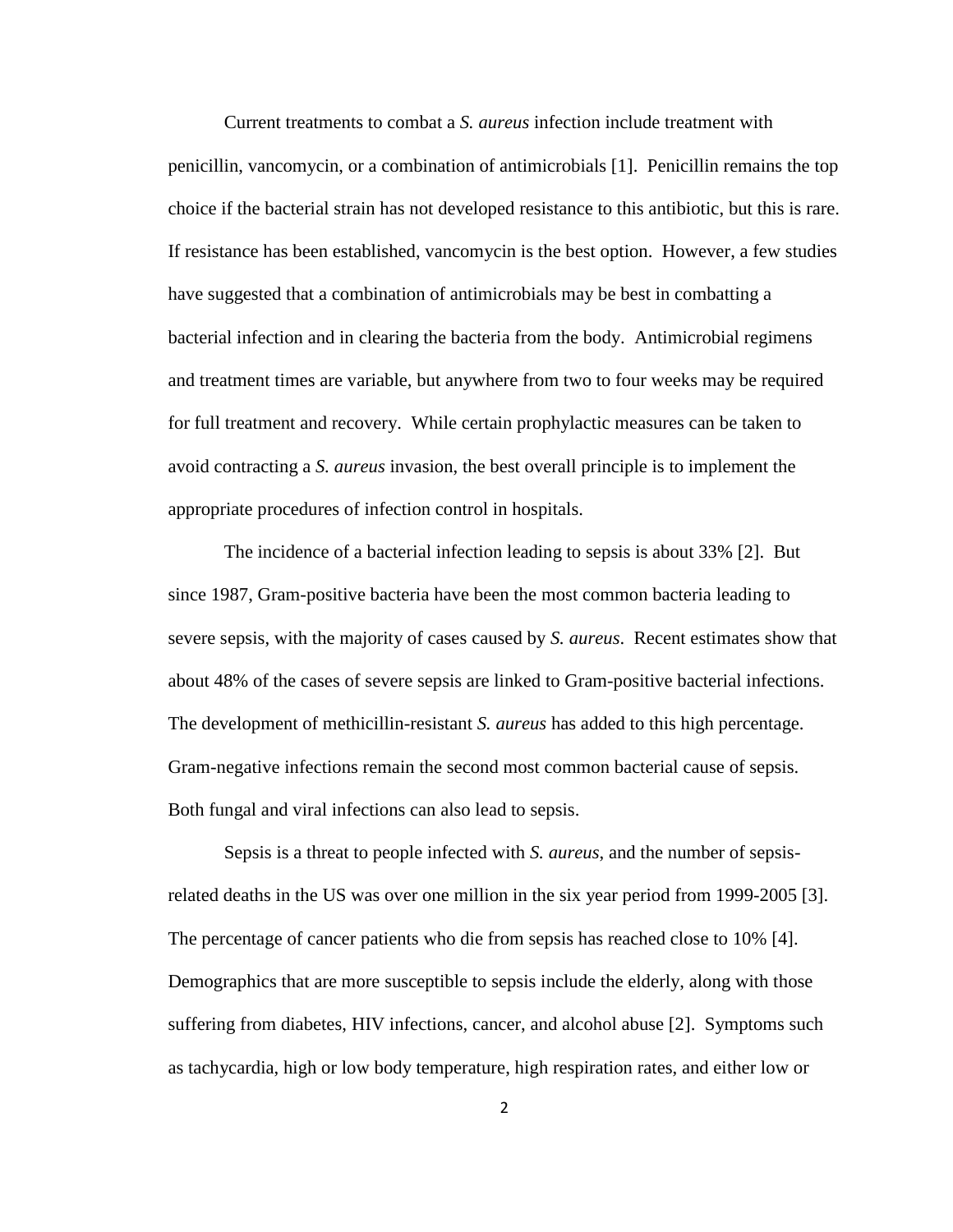high white blood cell counts are associated with systemic inflammatory response syndrome (SIRS). SIRS can progress to the designation of sepsis when a source of infection has been identified. If multiple organ dysfunction ensues, then a state of severe sepsis has been reached. The most commonly affected organs are the kidney, lung, and heart. Septic shock occurs when a patient is in severe sepsis along with cardiovascular dysfunction. These patients usually require vasopressin to maintain a normal blood pressure, and extended hospital stays are likely. Therapeutic treatments have been developed aggressively, mainly due to the increased number of patients infected with *S. aureus* [\[1\]](#page-42-0) and the annual cost of treatment for these patients, which has reached about \$16 billion in the United States alone [\[5\]](#page-42-4).

#### **Statins**

The development of drugs to combat high cholesterol stretches back many years, but the mid 1970s is usually considered the beginning of the history of statins. Drugs known as compactin and lovastatin were first tested in the late 1970s on a number of different animals [\[6\]](#page-42-5). Positive results in these animals led to human trials in 1980. However, both drugs were soon removed from clinical trials, as their cytotoxicity in animals was brought into question. These suspensions were removed over the next couple of years, and lovastatin trials resumed in 1984.

Following this, lovastatin became available as a prescription for those with high cholesterol [\[6\]](#page-42-5). Variations on lovastatin such as pravastatin and simvastatin were developed over the next several years. Unequivocal mitigation in mortality rates associated with high cholesterol was seen in the years that followed. Statins have since been established as an efficacious drug to lower cholesterol. In recent years, though, an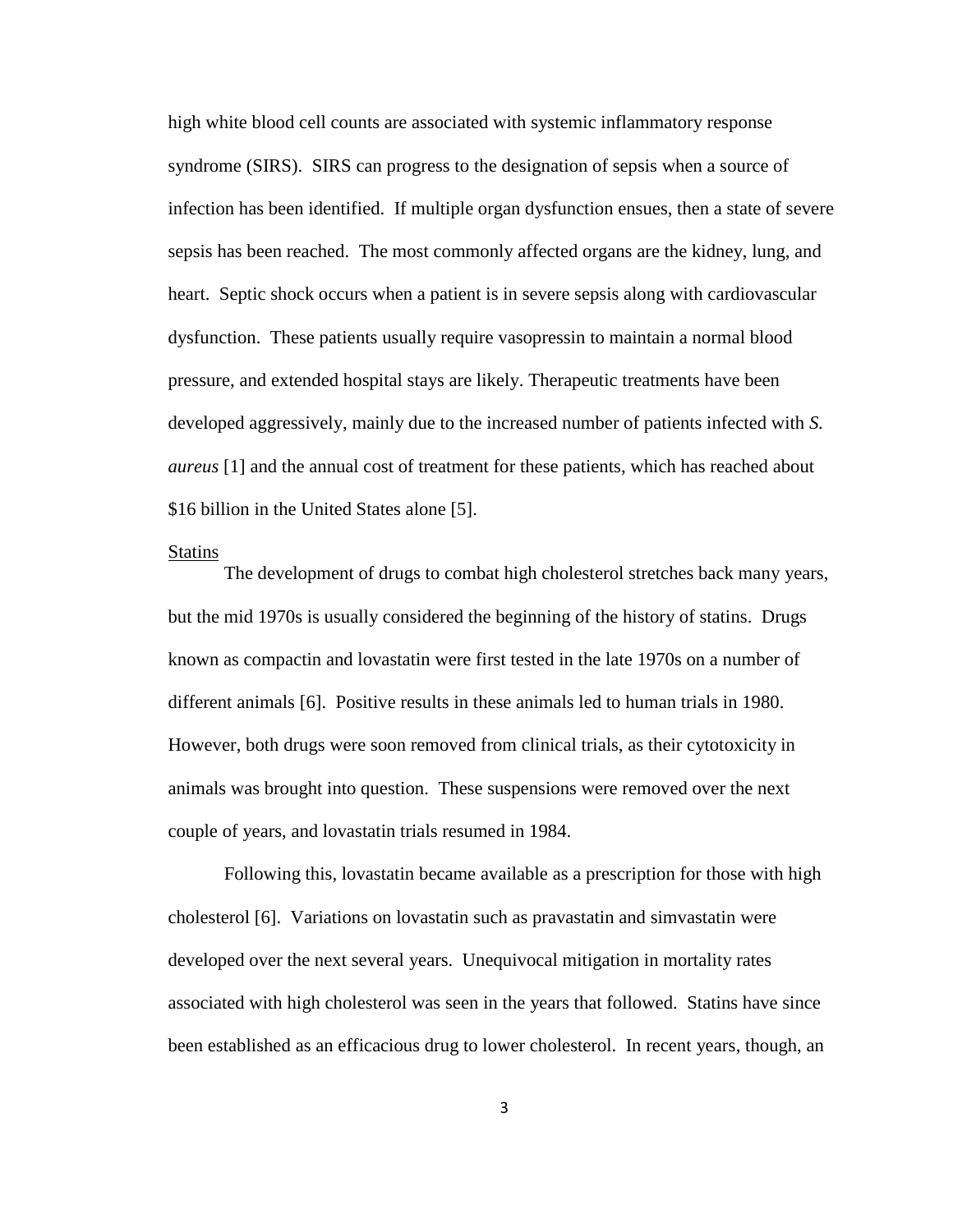unexpected side effect has been observed. Surprisingly, people who were taking statins prior to an acute bacterial infection responded much better to the infection, often times able to avoid becoming septic [\[7-9\]](#page-42-6). Therefore, statins continue to be tested in clinical trials as drugs protective from sepsis [clinicaltrials.gov].

Statins lower cholesterol [\[6\]](#page-42-5). They work by inhibiting 3-hydroxy-3-methyglutaryl coenzyme A (HMG-CoA) reductase, which is an enzyme in the cholesterol biosynthesis pathway. Consequently, all intermediates following this enzyme in the pathway are diminished, such as mevalonate and isoprenoid intermediates [\[10\]](#page-43-0). HMG-CoA reductase is not a product of the pathway; rather, it is an enzyme in the cholesterol-producing process. There is a distinct possibility that the protection of infected patients comes from the inhibition of this step in the pathway [\[11\]](#page-43-1). Therapeutic or even prophylactic approaches could be designed using statins. This way, patients entering a hospital for surgeries such as hip replacements or other invasive procedures would have a decreased chance of contracting a *S. aureus* infection.

However, concerns have been expressed over the use of statins in severely ill patients [\[12-16\]](#page-43-2). The main concern is that the mitigated amount of mevalonate deleteriously affects proper mitochondrial function in septic patients [\[16\]](#page-43-3). Ubiquinone is an important antioxidant in mitochondrial respiratory function, and the depletion of mevalonate results in the depletion of ubiquinone. This has caused researchers to search for alternative drugs or compounds that could serve as an acceptable substitute for statins.

#### Isoprenoid Intermediates

Isoprenoid intermediates in the cholesterol biosynthesis pathway play a role in protein-protein interactions, and they also serve as membrane anchors [\[10\]](#page-43-0). Isoprenoids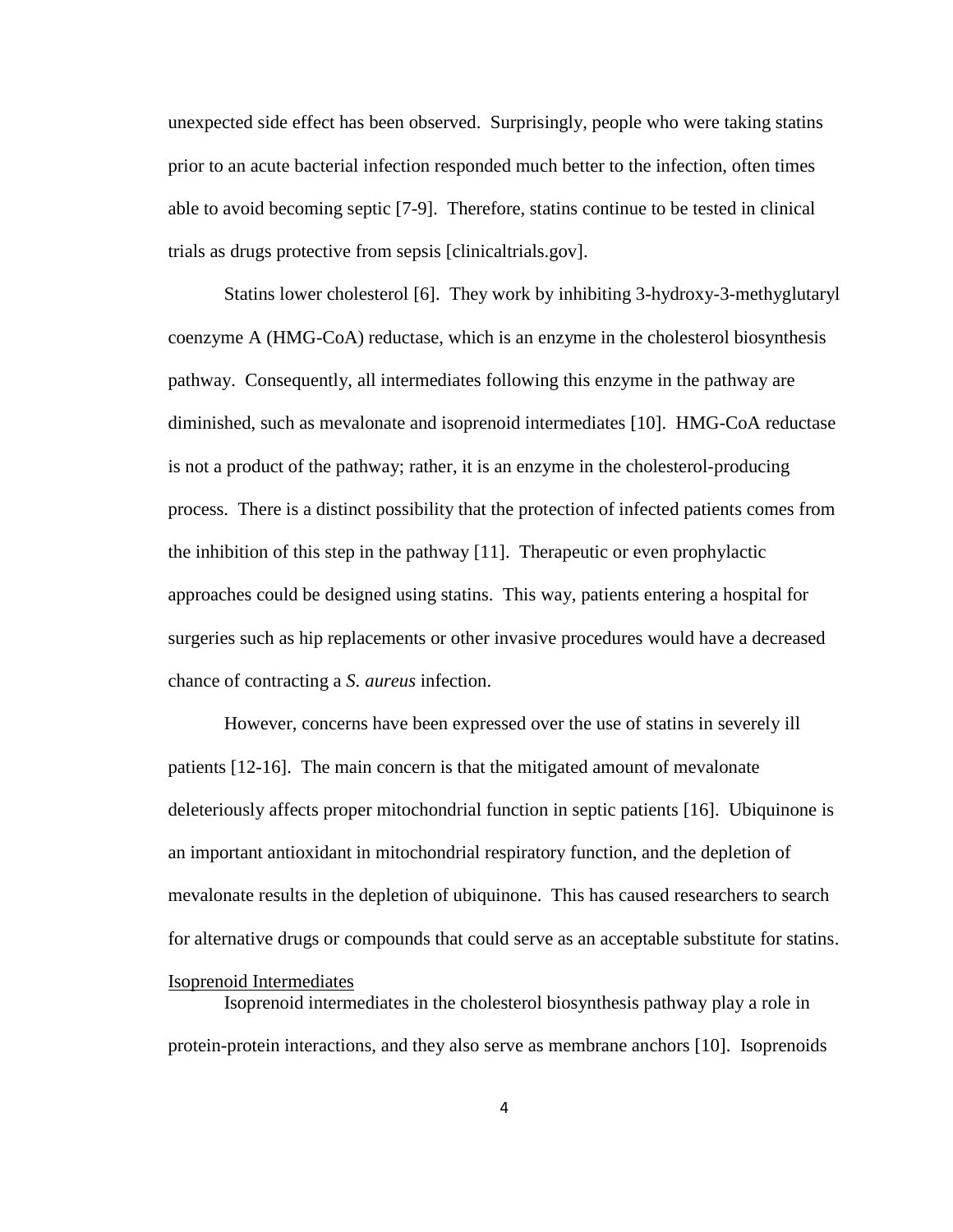are made in all living beings [\[17\]](#page-43-4). In humans, farnesyl pyrophosphate (Fpp) and geranylgeranyl pyrophosphate (GGpp) are synthesized downstream of mevalonate in the cholesterol production pathway. The structure of isoprenoids consists of five-carbon chain units, known as isopentenyl diphosphate (IPP) and its isomer dimethylallyl diphosphate (DMAPP). Specifically, Fpp is a 15-carbon chain of lipids, but GGpp is a 2 carbon lipid chain. Both of these isoprenoids modify proteins after translation. They do this by binding to a cysteine residue. This process is known as prenylation. This modification role is mainly used with proteins containing the basic motif of CaaX [\[18\]](#page-44-0). Here, C indicates a prenylated cysteine residue, a indicates an aliphatic amino acid, and X is an amino acid determining whether GGpp or Fpp transferases are used for recognition [\[19\]](#page-44-1). This prenyl is a hydrophobic chain attaching the now prenylated protein to the cell membrane, resulting in re-localization of certain proteins to the membrane [\[17\]](#page-43-4). One class of proteins that contains this CaaX motif is the small G-proteins.

#### G-proteins

Small G-proteins are typically referred to as small guanine triphosphatases (GTPases). Small G-proteins form a superfamily of proteins that play roles in cytoskeleton rearrangement, which can lead to endocytosis [\[17\]](#page-43-4). Every GTPase alternates between the active state and the inactive state based on how it is bound [\[20\]](#page-44-2). When bound to guanine diphosphate (GDP), GTPases are inactive; when bound to guanine triphosphate (GTP), GTPases are active. The two proteins that aid in this switch are guanine-nucleotide exchanging factors (GEFs) and GTPase-activating proteins (GAPs). GEFs allow the transformation from inactive to active, and GAPs aid with GTPases returning to the inactive state of being GDP-bound.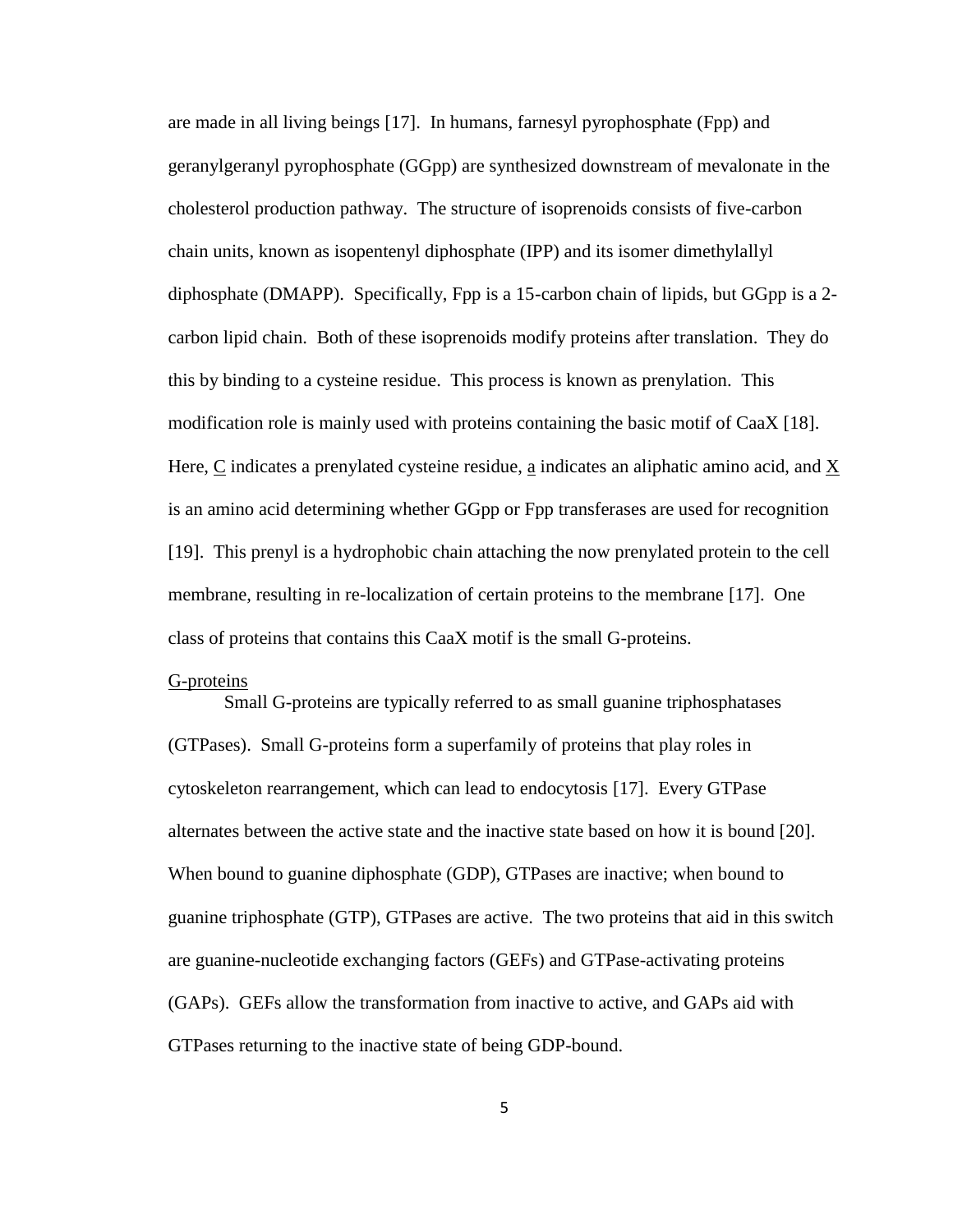The Rho subfamily of GTPases includes Rho, Rac, and cell division cycle (CDC) 42 [\[20\]](#page-44-2). These GTPases play a role in cytoskeletal rearrangement [\[21\]](#page-44-3), and they influence protein interactions between the membrane and the cytosol. It has been shown that treatment with statins decreased the rate of prenylation of these small GTPases [\[22\]](#page-44-4). If no prenylation can occur, then it logically follows that proteins cannot be bound to the cell membrane by prenylation. The absence of isoprenoid intermediates such as Fpp and GGpp may influence the decreased rate of prenylation of these GTPases.

#### Phosphoinositide-3 Kinase (PI3K)

PI3K is a kinase that phosphorylates the 3' position of a phosphoinositide, also playing a role in cytoskeletal rearrangement [\[23\]](#page-44-5). The specific isoform under investigation in this thesis work is p85, which is a regulatory subunit of the class PI3K [\[24\]](#page-44-6). There is also a catalytic subunit known as p110. When PI3K approaches the cell membrane, the p85 subunit can interact with many proteins, including small GTPases such as CDC42. The catalytic subunit p110 can also begin interacting with this CDC42/p85 complex, contributing to a possible mechanism of infection of *S. aureus*.

#### Mechanism of Infection

The mechanism by which *S. aureus* invades host cells is one of exploitation. The proposed mechanism of invasion has been postulated through many experimenters over many years. *S. aureus* expresses a protein known as fibronectin-binding protein, which allows *S. aureus* to bind to a host cell protein [\[25\]](#page-44-7). Once the fibronectin is bound, it initiates interaction with the  $\alpha_5\beta_1$  integrin at the cell surface of the host cell [\[26\]](#page-44-8). In response to *S. aureus* binding to fibronectin and interacting with the  $\alpha_5\beta_1$  integrin, the protein p85 attaches to CDC42 through the Rho-GTPase-activating protein (RhoGAP) domain of p85 [\[27\]](#page-45-0). Another factor influencing the formation of this CDC42/p85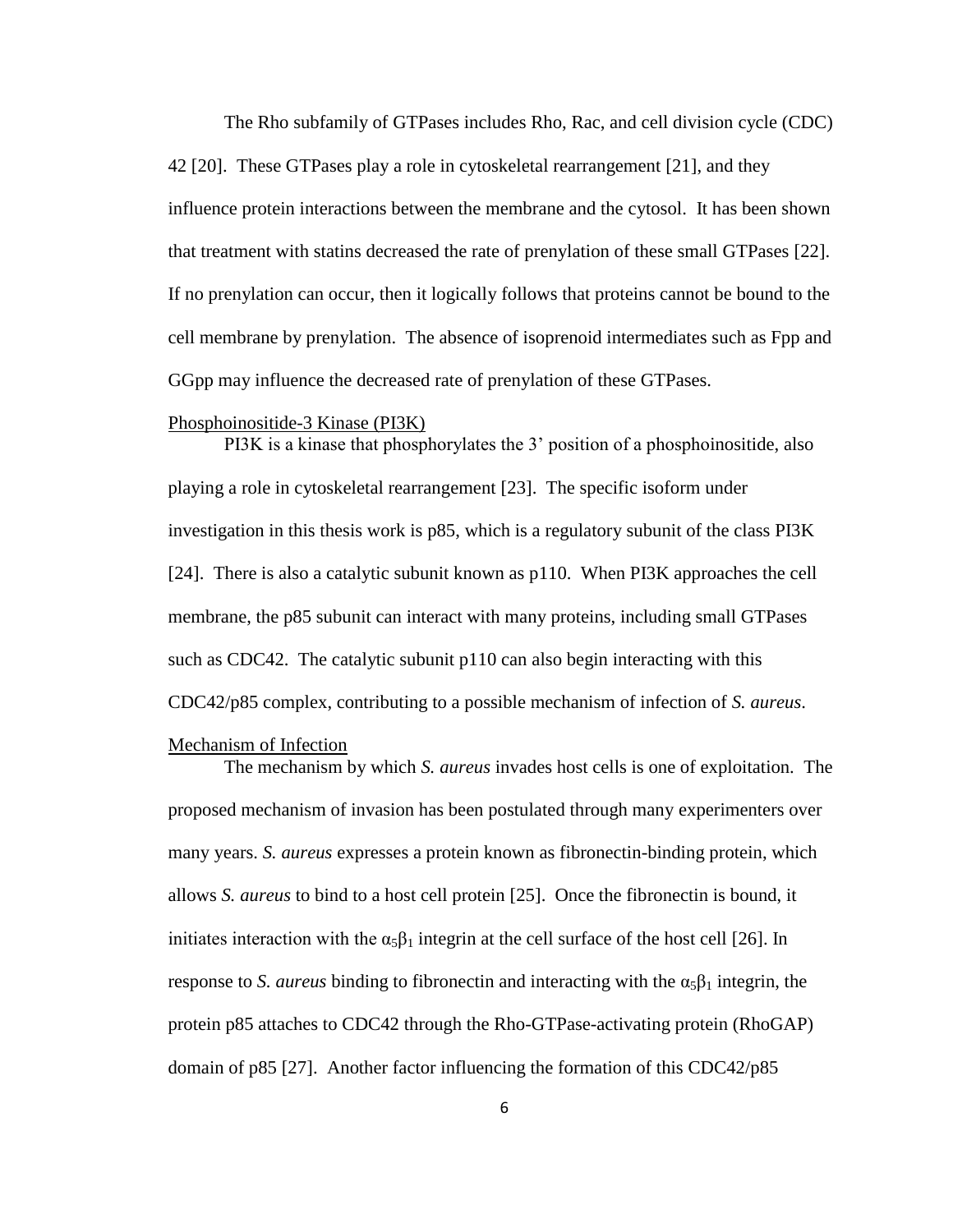complex is postulated to be the GTP-loading of CDC42 that occurs in the presence of *S. aureus* invasion [\[28\]](#page-45-1). Also included in this CDC42/p85 complex is the catalytic subunit p110. The regulatory subunit p85 serves as a link between p110 and the membranebound protein, in this case CDC42 [\[29\]](#page-45-2). The p110 catalytic subunit phosphorylates membrane-bound phosphoinositides. One of these is phosphoinositide 4,5-biphosphate, forming phosphoinositide 3,4,5-trisphosphate (PIP3) [\[24\]](#page-44-6). It is postulated that PIP3 then binds to  $\alpha$ -actinin, disrupting actin dynamics [\[30\]](#page-45-3), and potentially this action brings in the complex containing the *S. aureus*.

Statins affect this particular process of infection by altering membrane localization of CDC42. This membrane localization is altered by the decrease in the intermediates in the cholesterol biosynthesis pathway [\[6\]](#page-42-5). Specifically regarding the effects of statins on *S. aureus* infections, the intermediates affected are the isoprenoids GGpp and Fpp [\[10\]](#page-43-0). It was shown that *S. aureus* invasion was restored following the replenishing of GGpp or Fpp following treatment with simvastatin [\[11\]](#page-43-1). This result suggested that it is the depletion of the isoprenoid intermediate that plays a major role in inhibition of invasion. It was also shown that small GTPases accumulated in the cytosol, including CDC42, in response to simvastatin treatment.

Horn *et al* then postulated the following, after extensive experimentation. Statins inhibit *S. aureus* invasion through the sequestration of PI3K (p85) plus its associated GTPases in the cytosol [\[11\]](#page-43-1). These GTPases are CDC42, and possibly Rac and RhoB. This sequestration occurs because the isoprenoid intermediates are not in sufficient quantity to bind to CaaX motif-containing proteins. Catalytic domains of PI3K that rely upon these small-GTPases to gain access to the membrane where PI resides are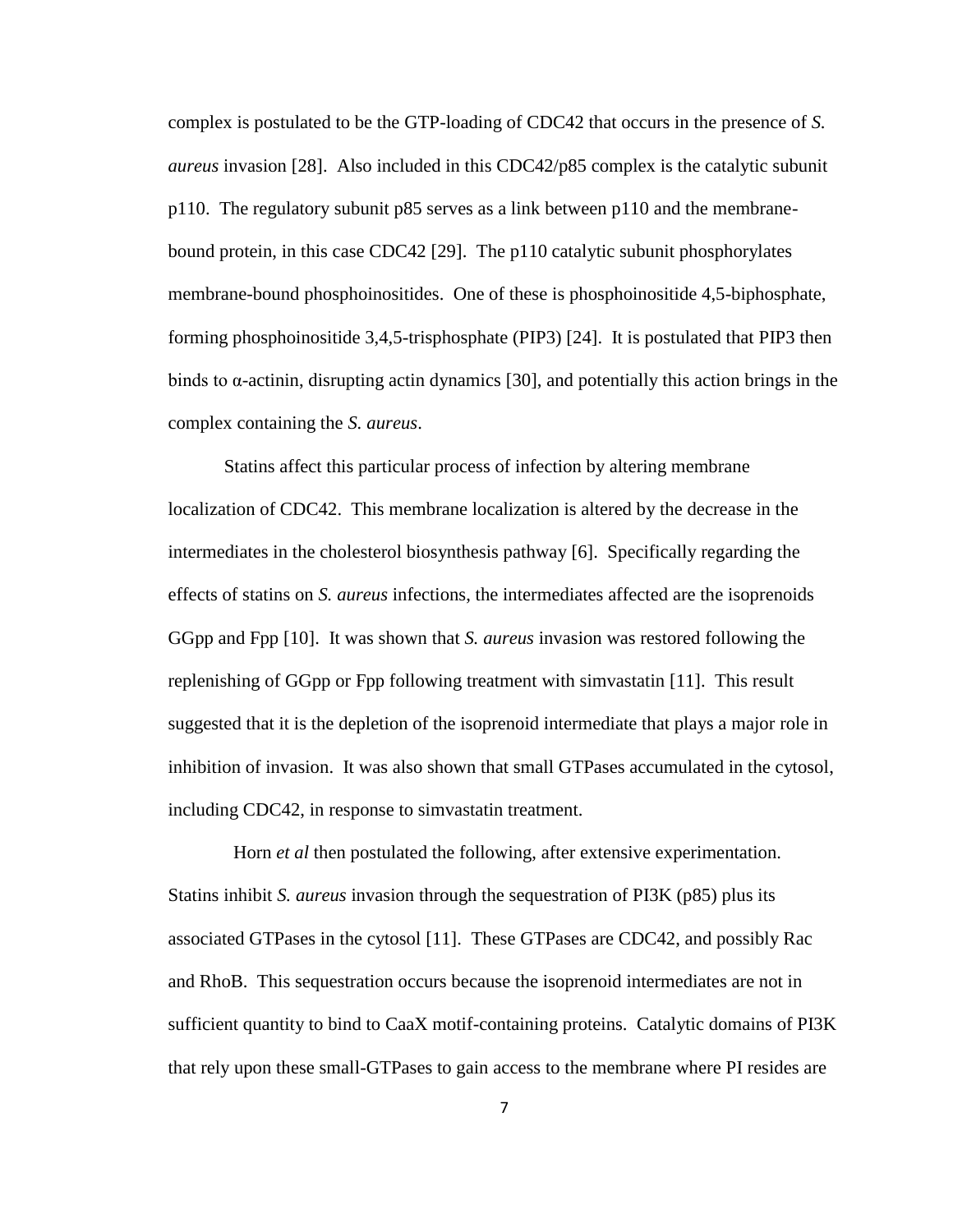therefore not able to come into contact with the PI. PIP3 formation therefore is limited as is its interaction with  $\alpha$ -actinin. In this way, the disassembly of the actin stress fibers is limited, and the fibronectin-bacteria complex remains on the cell surface. Through this proposed mechanism, simvastatin inhibits host invasion by restricting CDC42 and other small GTPases within the cytosol.

#### CID 2950007

A compound known as CID 2950007 has been recently shown to have similar effects to those of statins. Preliminary experiments performed by Surviladze *et al* [\[31\]](#page-45-4) have shown that CID 2950007 inhibits CDC42 activity by binding to it and inhibiting GTP-loading. Surviladze *et al* were able to show that CID 2950007 is highly selective for CDC42 and not for any other member of the GTPase family that was tested. Further testing revealed a mechanism of allosteric control between CID 2950007 and CDC42. Once CID 2950007 binds to the allosteric site on CDC42, GTP cannot bind to it. The postulation therefore is that if GTP cannot bind to CDC42, then CDC42 cannot properly associate with p85. Therefore, PIP3 formation is reduced, decreasing the interaction between PIP3 and  $\alpha$ -actinin. Actin stress fibers remain static, and the bacteria is not taken in through endocytosis.

Preliminary data, therefore, suggest that this compound CID 2950007 may be able to prevent *S. aureus* infection through a different mechanism than statins. While statins restrict CDC42 to the cytosol, CID 2950007 inhibits CDC42's activity by binding to it directly. If CID 2950007 truly can offer the same protection as statins while evading the more deleterious effects associated with decreasing the intermediates in the cholesterol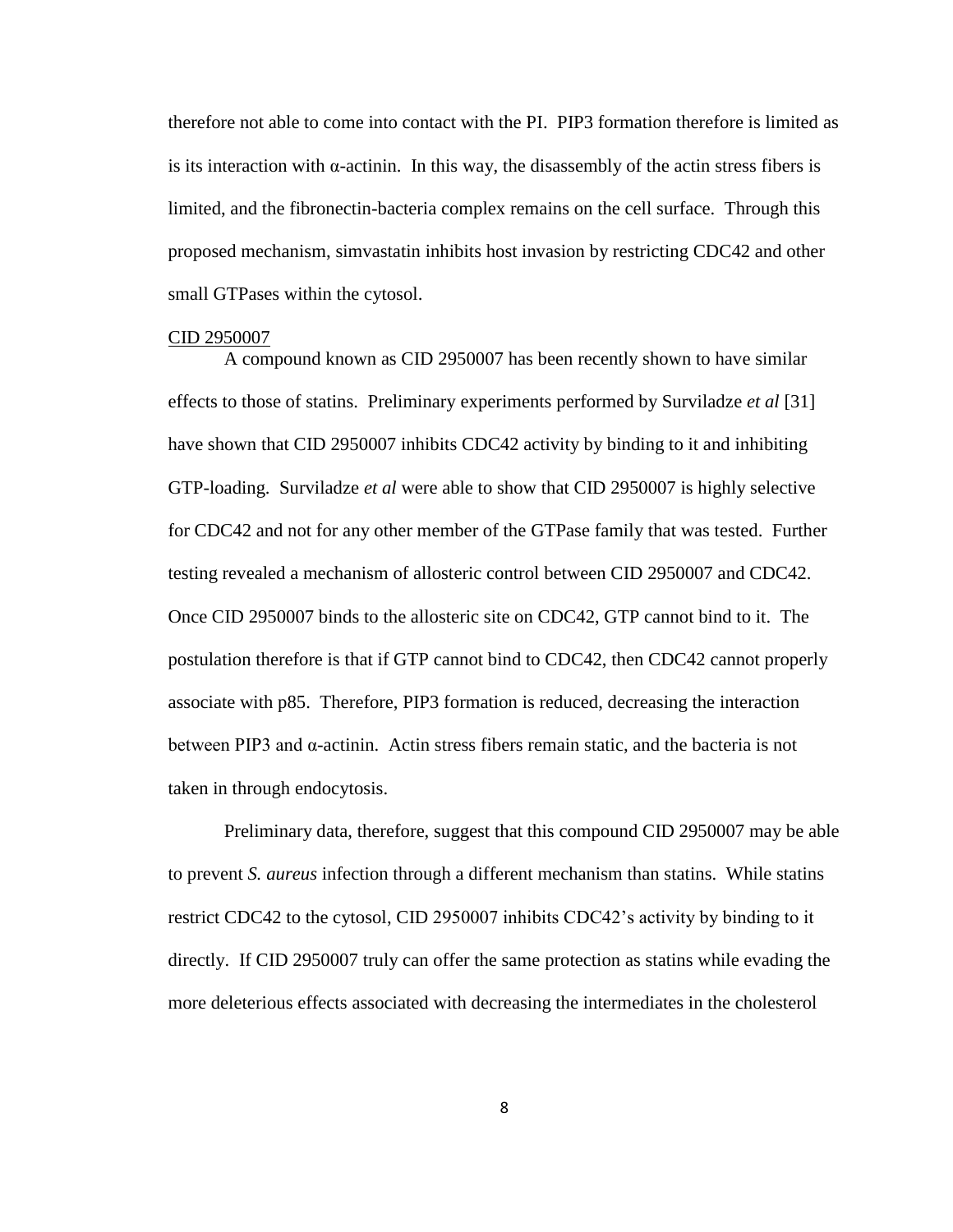biosynthesis pathway, then CID 2950007 could possibly be used as a more efficacious alternative to statin use as a means of protection against sepsis.

#### Significance

*S. aureus* is one of the most infectious bacterium in the United States today [\[1\]](#page-42-0). Infections occur when bacteria enter the body through a breach in the skin. Complications can soon arise. These include bacteremia; endocarditis; metastatic invasion to the joints, kidneys, and lungs; and sepsis. The abundance and proliferation of MRSA has also contributed to the growing concern surrounding sepsis. Those with already-compromised immune systems or the elderly are at risk to develop severe complications following the onset of an acute *S. aureus* infection [\[2\]](#page-42-1).

One of the complications arising from infections is sepsis, which occurs more in the winter months and among those who already had health problems prior to infection [\[2\]](#page-42-1). In 2008, sepsis was the  $10^{th}$ -leading cause of death in the United States [\[32\]](#page-45-5), and there were 1,017,616 deaths between 1999 and 2005 associated with sepsis. Death rates due to sepsis have been continuously growing over the last two decades [\[33\]](#page-45-6), especially among at-risk patients who are already ill. The estimated annual cost to treat septic patients has reached \$16.7 billion [\[5\]](#page-42-4). Most often, the cause of death in a septic patient is the failure of multiple organs [\[34\]](#page-45-7). While the rise in septic-related deaths has slowed somewhat in the last few years, the growing population of elderly in the country has added to the continuously growing number of at-risk patients [\[3\]](#page-42-2). The development of adjunctive therapies has therefore been on the rise in the last several years in an attempt to combat the growing number of septic-related deaths [\[1\]](#page-42-0).

9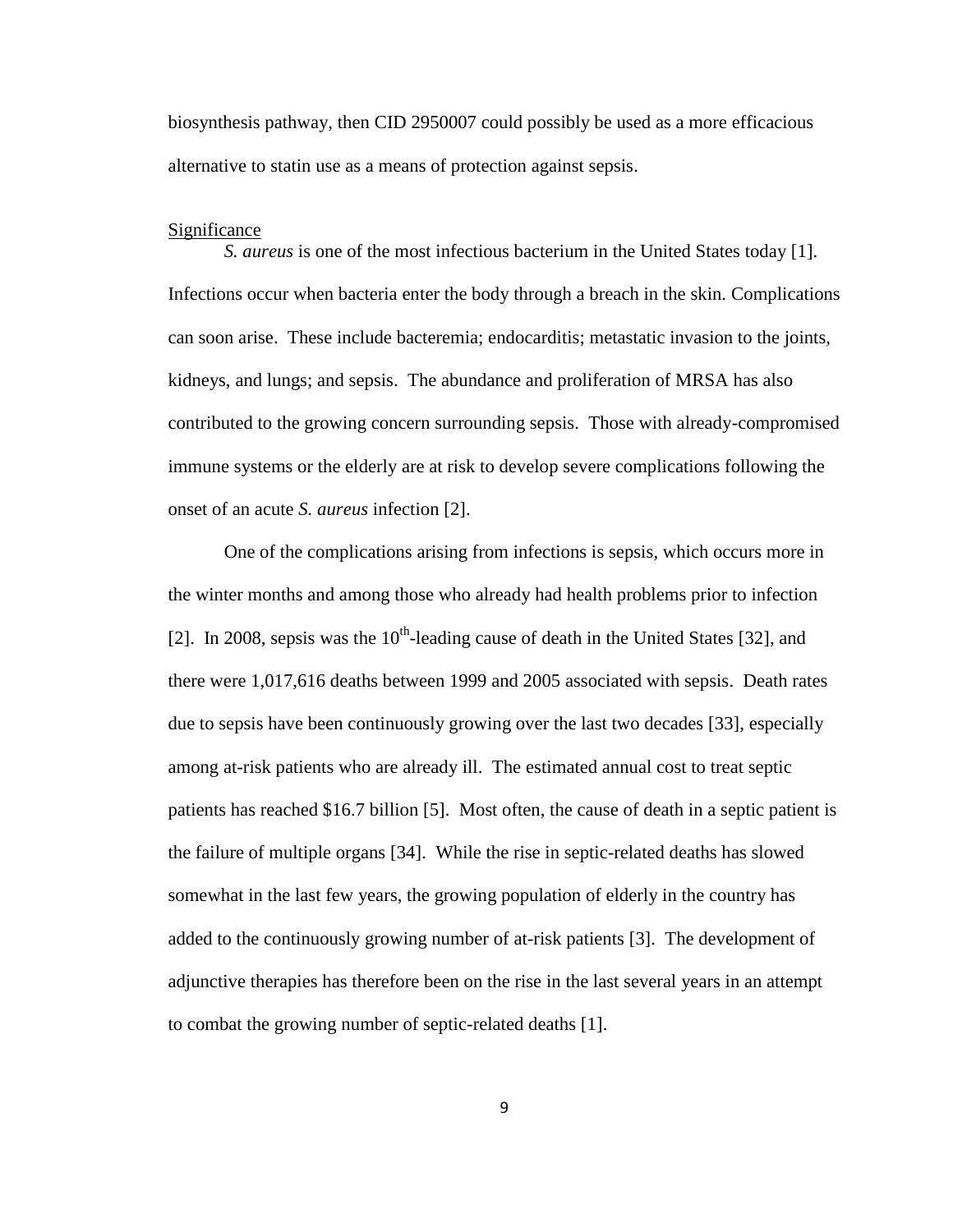One such proposed therapy is the use of statins, which have been shown to provide protection from *S. aureus* infections [\[7\]](#page-42-6). Statins work by inhibiting the production of HMG-CoA reductase, which is an enzyme in the cholesterol biosynthesis pathway. This inhibition leads to the lowering of isoprenoid intermediates, such as mevalonate, GGpp, and Fpp. It is postulated that since these isoprenoid intermediates are not available to bind to the proteins associated with *S. aureus* uptake, intracellular infection rates are abated [\[11\]](#page-43-1).

However, concerns have been expressed regarding the use of statins in the critically ill [\[12-16\]](#page-43-2). The main concern is that the diminished amount of mevalonate deleteriously affects proper mitochondrial function in septic patients. Ubiquinone is an important antioxidant in mitochondrial respiratory function, and the depletion of mevalonate results in the depletion of ubiquinone. An associated risk is that low ubiquinone levels are associated with both rhabdomyolysis and myopathy.

An alternative approach has been investigated. The compound CID 2950007 has been shown to act specifically on and block CDC42 [\[31\]](#page-45-4). This inhibition has the same effects as statins in terms of protection against *S. aureus* invasion, but CID 2950007 functions independently of mevalonate. The hypothesis is therefore that there is no depletion of isoprenoid intermediates, potentially reducing associated risks. CID 2950007 inhibits GTP-loading on CDC42 with high specificity. Rather than disrupting membrane localization through an indirect mechanism, as statins do, CID 2950007 acts much more directly. If continual positive outcomes are seen *in vitro* and *in vivo*, then this compound might prove to be a valuable alternative to statin use in the critically ill. CID

10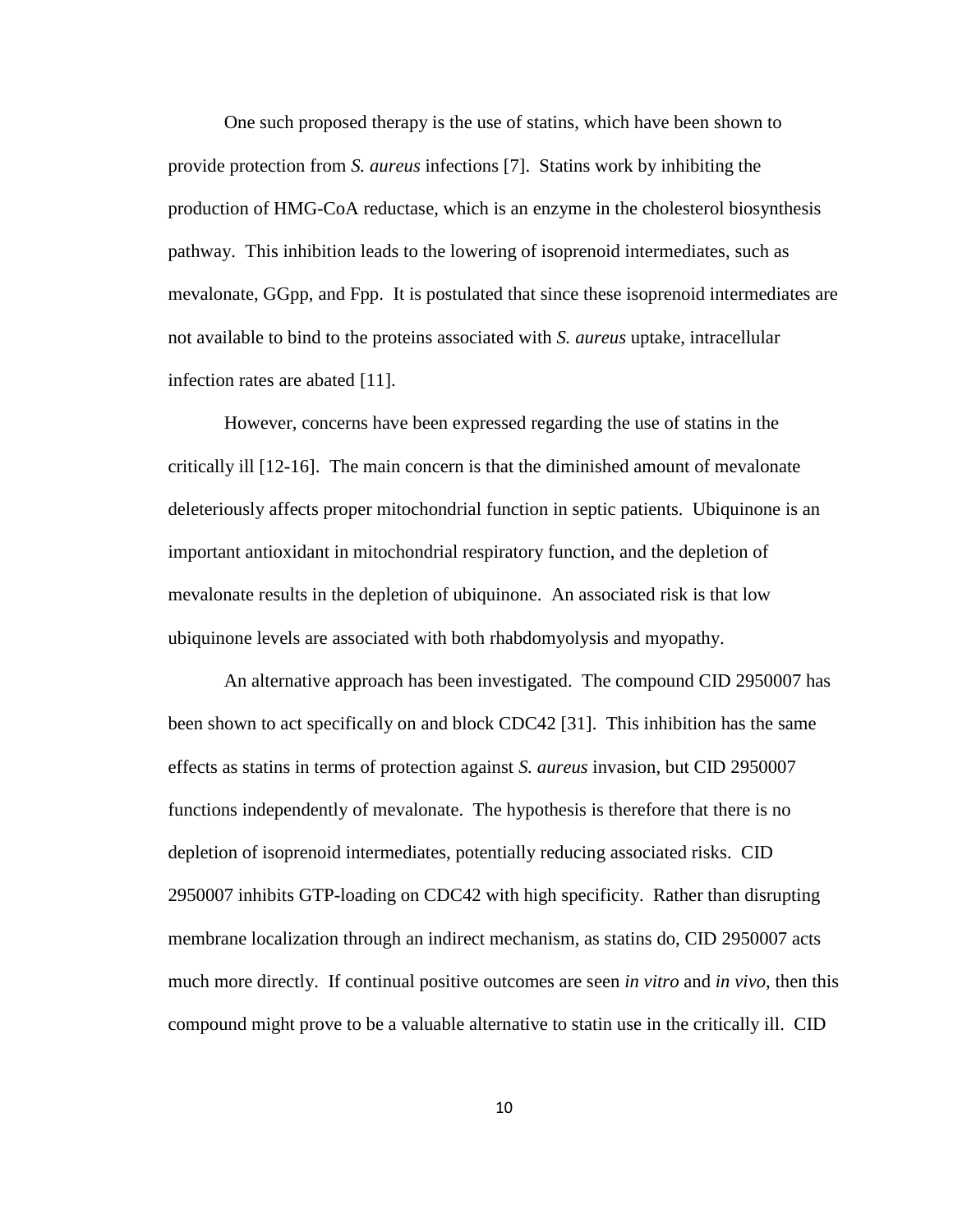2950007 would provide the same protection against *S. aureus* invasions that statins do, while circumventing the more deleterious effects.

#### Purpose

The goal of this thesis was to examine whether CID 2950007, serum starvation, and DMSO is cytotoxic to cells; whether CID 2950007 inhibits invasion in different doses in HEK293 cells; and whether CID 2950007 does indeed function by inhibiting the CDC42/p85 association directly. The goal was to provide evidence that supports these theories, which would indicate that CID 2950007 should be considered as an adjunctive therapy for those at risk of developing *S. aureus* infections and subsequently becoming septic.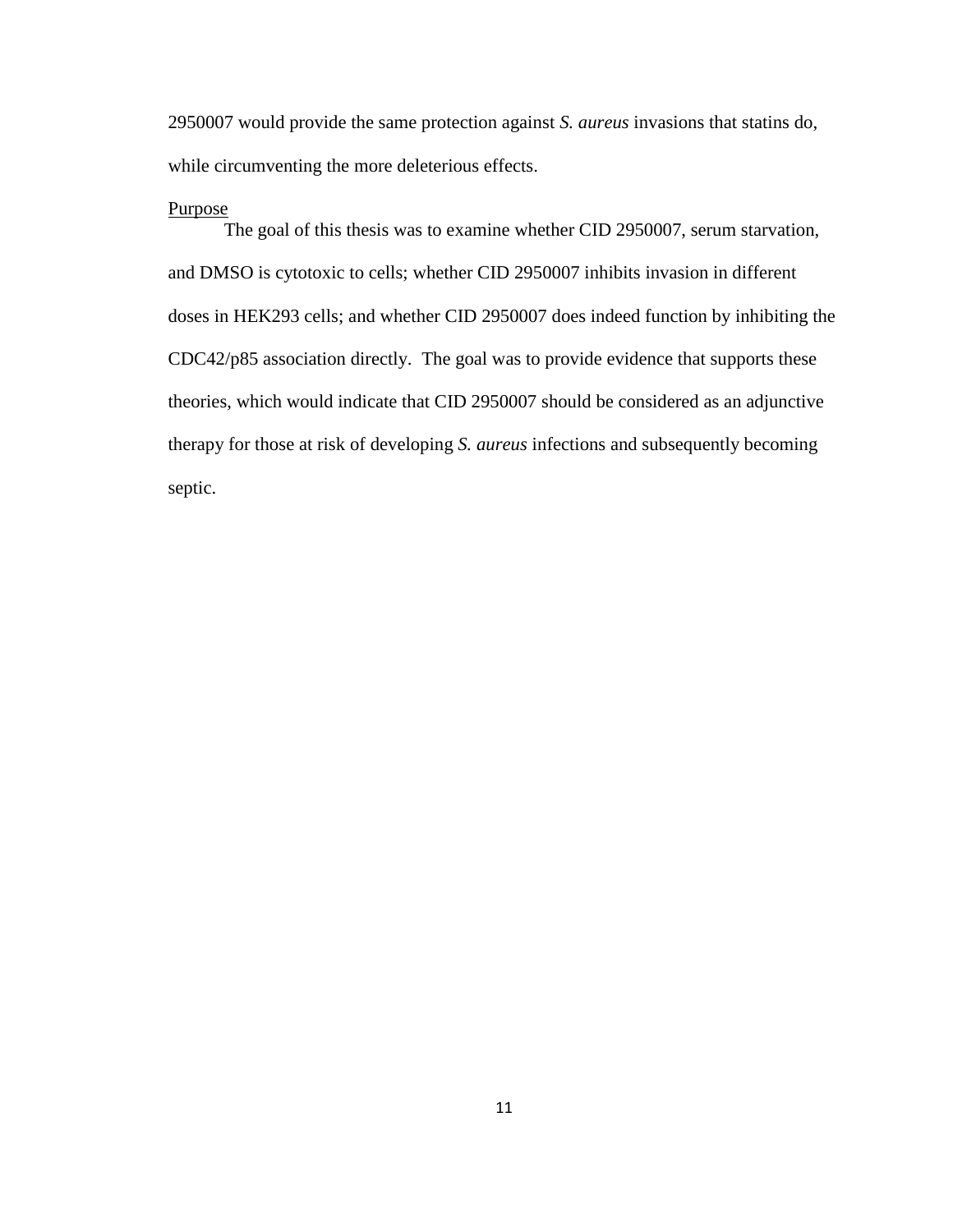### **Hypothesis**

CID 2950007 inhibits *S. aureus* invasion of host cells through a non-cytotoxic mechanism.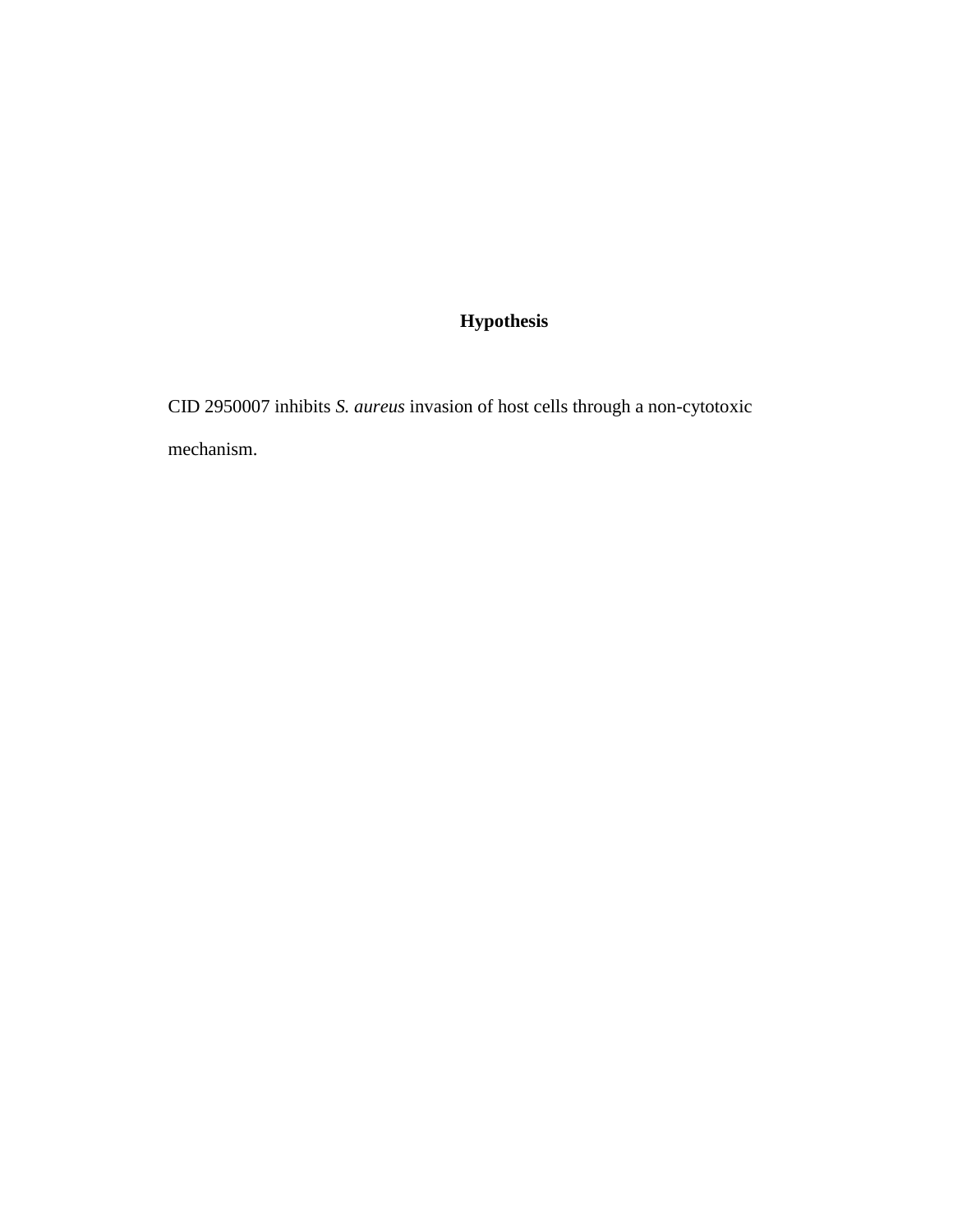#### **Research Methods**

#### Immunoprecipitation (IP)

IP is a method used to isolate one protein from a large number of mixed proteins. This is done by first incubating with a primary antibody that will attach to the desired protein antigen. Following this, a solid substrate (Protein A, for instance) would be used to precipitate both the antibody and the attached antigen. This method allows the precipitation of just one desired protein amongst a conglomeration of many.

#### Flow Cytometry

Cytometry is a process by which characteristics of cells are measured; other small particles, such as vesicles, can also be measured this way. In flow cytometry, these cells are measured or counted as they flow in a single line. In this particular study, *S. aureus*  bacteria were fluorescently tagged with a flurophore that excites at a particular wavelength. When cells were sent through the flow cytometer, those that were infected with *S. aureus* were counted. This counting occurred due to the excitation of the flurophore as it passed through the sensor in the flow cytometer. This way, a percentage of the infected cells could be obtained, along with total mean fluorescence intensity (MFI) for the sample as a whole. This method was the predominant one used in this study due to its lack of variability when compared to the previous method of plating serial dilutions of infected cells on tryptic soy agar plates and manually counting the number of colonies on each.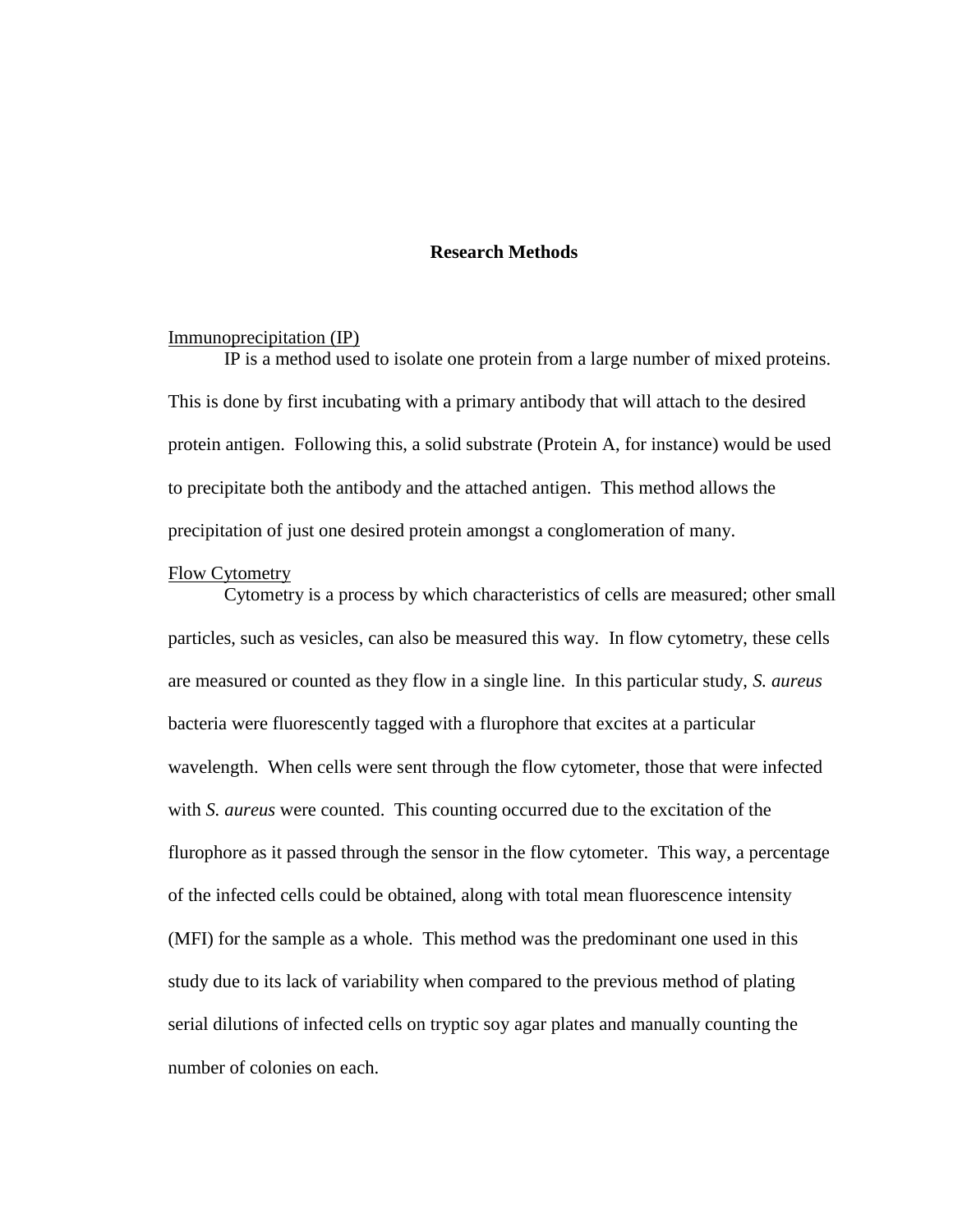#### Cell lines

HEK293: These are human embryonic kidney cells [\[35\]](#page-45-8). These adherent cells were first developed in the 1970s, and are still widely used today. They grow well in standard tissue culture conditions (37 $\degree$  C, 5% CO<sub>2</sub>), but are tumorigenic [American Type Culture Collection (ATCC), Manassas, VA]. They are rated biosafety level 2 since they do contain adenovirus. They were originally transformed with a left-end sequence of the adenovirus DNA, a viral genome [\[36\]](#page-46-0). This DNA was incorporated into the host DNA. HEK293 cells appear small and circular in morphology [ATCC]. Their ideal medium consists of DMEM, FBS, and L-glutamine.

U87-MG: U87 cells are adherent and rated biosafety level 1 [ATCC]. These cells were obtained from a malignant glioblastoma several years ago [\[37\]](#page-46-1). U87-MG cells are large and elongated in morphology [ATCC]. They are quite tumorigenic, and are best grown in 37 $\degree$  C and 5% CO<sub>2</sub>. Their medium includes DMEM, FBS, NEAA, and sodium pyruvate.

*Culture of Cells* HEK cells (#CRL-1573, ATCC) were grown in DMEM (#11960- 044, Invitrogen, Carlsbad, CA) supplemented with fetal bovine serum (S11150, Atlanta Biologicals, Norcross, GA) and L-glutamine  $(\#25030-081, \text{Invitrogen})$  (5% CO<sub>2</sub>, 37<sup>o</sup>C) in 75-cm<sup>2</sup> vented cap flasks (#430641, Fisher Scientific, Pittsburgh, PA) before plating. For the western blot assay, cells were plated at  $5X10^5$ cells/mL; for all other assays,  $3X10<sup>5</sup>$ cells/mL. Cells were plated on 100 mm tissue culture dishes (#S-831802, Fisher Scientific) for the western blot assay, and on 35 mm tissue culture dishes (#08-772A, Fisher Scientific) for the other assays. Both plates were coated with Attachment Factor (#S-006-100, Invitrogen) prior to plating. CID 2950007 treatments were introduced on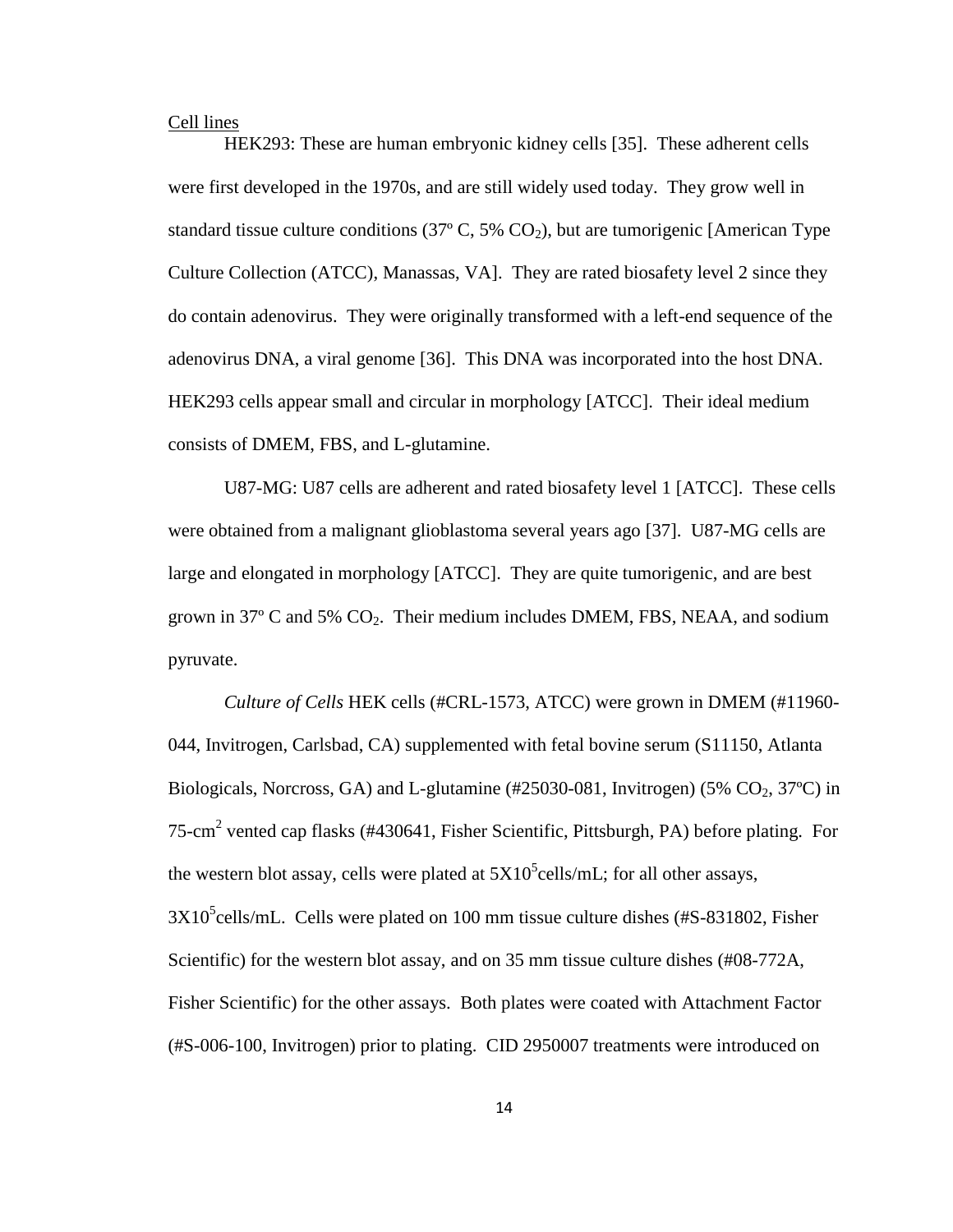day 3 of plating. For initial experiments, dosage was a 10  $\mu$ M concentration. As part of subsequent troubleshooting, dosage was as a 10  $\mu$ M concentration in 1% dimethyl sulfoxide (DMSO; #BP231-1, Fisher Scientific) to enhance solubility.

*Serum Starvation* Serum free media for HEK cells was made with DMEM plus Lglutamine. Tissue culture plates were washed gently with phosphate buffered saline (PBS; #20012-043, Invitrogen). Serum free media was gently added to each plate.

*Invasion Assay* Invasion was performed on day 3 of plating. *S. aureus* (#29213, ATCC) was subcultured in tryptic soy broth (TSB; #22092, Sigma, St. Louis, MO) (200 rpm, 37ºC). Bacteria were harvested through centrifugation (10,000 rpm, 3 min, 37ºC). The bacteria were washed once with 0.85% saline, and resuspended in saline at  $3X10^8$ cells/mL. In experiments when the drug was added under serum free conditions, *S. aureus* was incubated with FBS for 15 minutes (room temperature), then washed and resuspended in saline as above. In this way, the *S. aureus* was coated with fibronectin, which is required for invasion. For experiment using flow cytometry, Alexa Fluor 488 rabbit anti-mouse IgG (#A11059, Invitrogen) was incubated along with the FBS. HEK cells were incubated with *S. aureus* (1 hr, 5%  $CO^2$ , 37°C). Invasion was arrested by the addition of lysostaphin (20  $\mu$ g/mL) (#L7386, Sigma) and gentamicin (50  $\mu$ g/mL) (#G1272, Sigma) which destroyed any extracellular bacteria (45 min, 5%  $CO^2$ , 37°C). Intracellular bacteria were freed from the cells and released into suspension by the addition of 1% saponin (20 min, 5%  $CO^2$ , 37°C). Serial dilutions of each medium were plated on tryptic soy agar (TSA; #22091, Sigma) plates and incubated (20 hours, 37ºC). Colony counts were performed. When a fluorescent tag was used, the number of infected cells was counted using flow cytometry.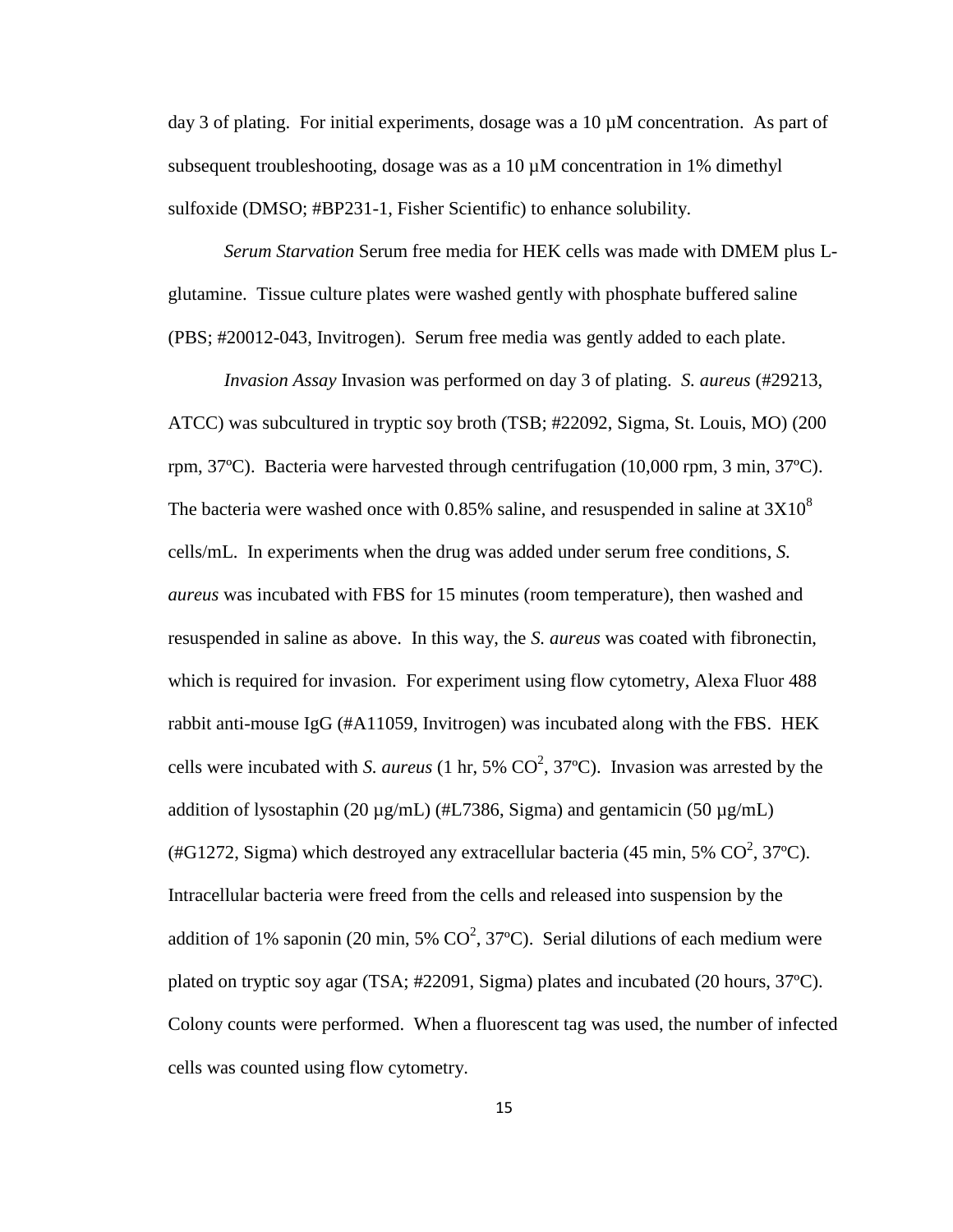*Cell lysis* U87-MG cells (#HTB-14, ATCC) were plated on 100 mm tissue culture dishes using DMEM supplemented with FBS, non-essential amino acids (NEAA; #11140-050, Invitrogen), and sodium pyruvate (#11360-070, Invitrogen). Cells were plated at  $5X10^5$  cells/mL. The cells were pre-treated with CID 2950007 or DMSO on day 3, followed by bacterial invasion (MOI 100), all performed as above, but not serum free. Plates were kept on ice, aspirated, washed once with ice cold PBS, aspirated again, and treated with RIPA lysis buffer (50 mM HEPES (#15630080, Invitrogen), 150 mM NaCl (#MSX04251, Fisher Scientific),  $1.5 \text{ mM } MgCl_2(\text{HEM-5980}, \text{VWR}, \text{Radnor}, \text{PA}), 1$ mM EGTA (#E3889, Sigma), 10% glyercol (#15514-011, Invitrogen), 1% Triton X-100 (#T8787, Sigma), 1% Na deoxycholate (#D6750, Sigma), 0.1% SDS (#L4509, Sigma), 1 Mini-tab (#1836153, Roche, Indianapolis, IN), pH 7.4). Cells were scraped, rocked (4ºC, 20 min), and centrifuged (10000g, 4ºC, 10 min). The supernatants were stored in cold tubes and contained cytosolic proteins. Total protein concentration was determined using the Bio-Rad Protein Assay (#5000006, BIO-RAD, Hercules, CA).

*Immunoprecipitation* To isolate CDC42 from the other cytosolic proteins, cell fractions from each plate were incubated overnight (rocking, 4ºC) with anti-CDC42 (#610928, BD Biosciences, Bedford, MA). The immunocomplex was recovered using Protein A (#15918-014, Invitrogen). Extensive washing with both ice cold PBS and ice cold LiCl buffer (500 mM LiCl (#LK4408, Sigma) /100 mM Tris-HCl (#JM-2107-100, MBL International, Woburn, MA), pH 7.5) followed. The immunocomplex was then retrieved by boiling in LDS-Sample buffer (#NP0007, Invitrogen) with reducing agent (#NP 0009) (5 min) followed by a spin (3 min, 10,000g).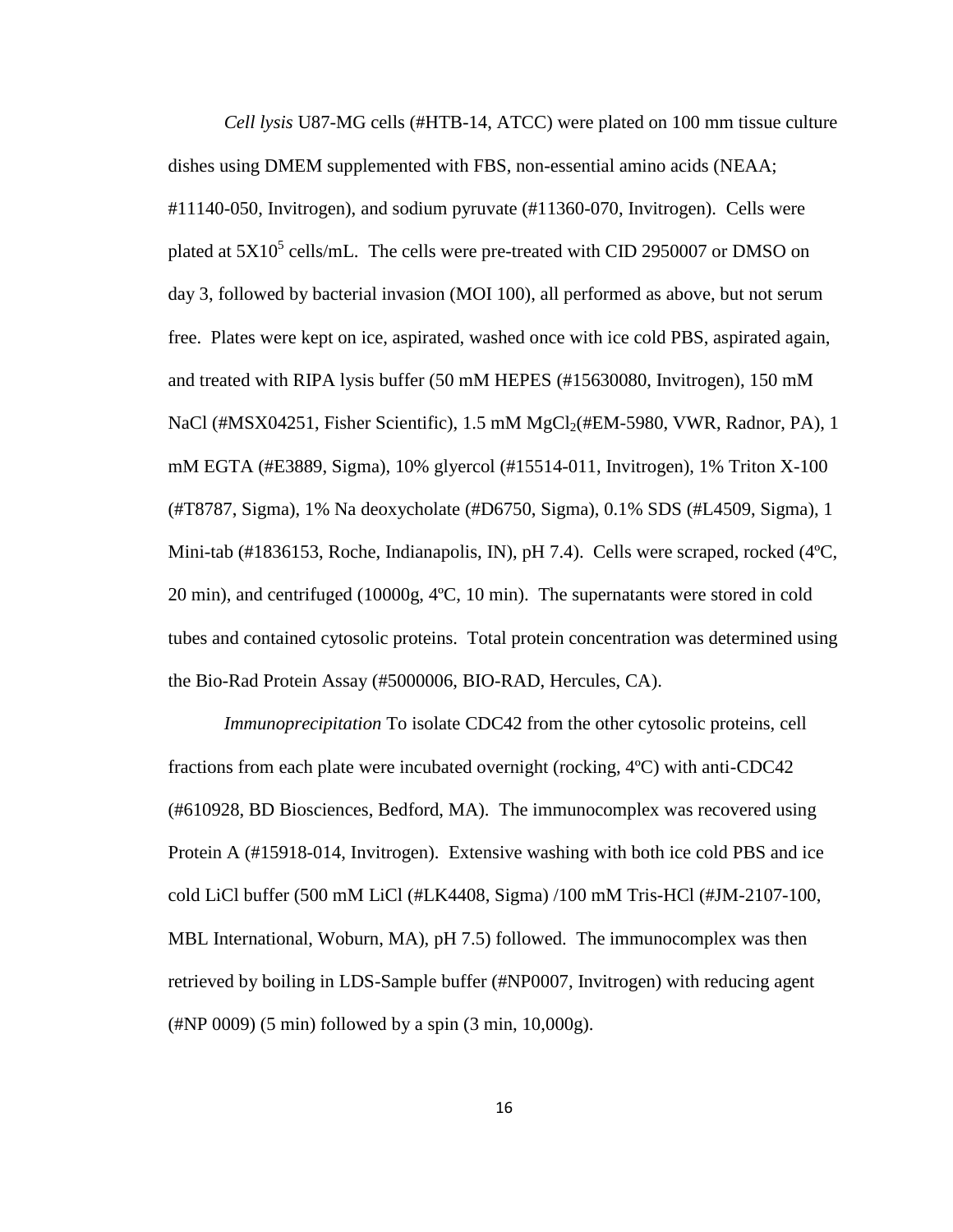*Western Blot Assay* Both post- and pre-IP samples were subjected to electrophoresis using 4-12% NU-PAGE gel (#NP0321, Invitrogen) with 1X running buffer made from MES running buffer (#NP0002, Invitrogen). The proteins from the gel were transferred to a membrane using transfer buffer (#NP0006-1, Invitrogen). The blot was then blocked with Odyssey blocking buffer (#927-40003, LI-COR, Lincoln, NE) (room temp, 1 hour, shaking) and probed with blocking buffer/0.1% Tween 20 (#P5927, Sigma) along with anti-p85 (#06-195, Upstate, Lake Placid, NY) (overnight, 4ºC). Membranes were then washed in PBS/0.1% Tween 20, then incubated with blocking buffer, 0.1% Tween 20, anti-rabbit 800CW (#R11-131-122, Rockland, Canada) (room temperature, 1 hour). The membrane was then washed in 1X PBS/0.1% Tween 20, and fluorescence at 800 was detected using the Odyssey Infrared Imaging System (LI-COR).

*Cytotoxicity Assay using Propidium Iodide* HEK cells were pretreated and invaded as above and at the concentrations in the figure leg ends. Cytotoxicity was assessed by examining the uptake of propidium iodide (PI,  $#P4170$ , Sigma) in PBS. Flow cytometry was used to assess the number of  $PI^+$  cells.

*Cytotoxicity Assay using XTT* HEK293 cells were pretreated and invaded as above and at the concentrations in the figure legends. Cytotoxicity was assessed by examining the absorbance of wells in a 96-well plate following treatment with 0.5% menadione (#95034-382, VWR) in XTT (#89138-264, VWR). Absorbance was measured using a plate reader at a wavelength of 490 nm.

*Statistical Analyses* Normally distributed data for two groups were compared using Student's t-test. Non-normally distributed data for more than two groups were transformed by a  $log_{10}$  function, and then analyzed using one-way ANOVA followed by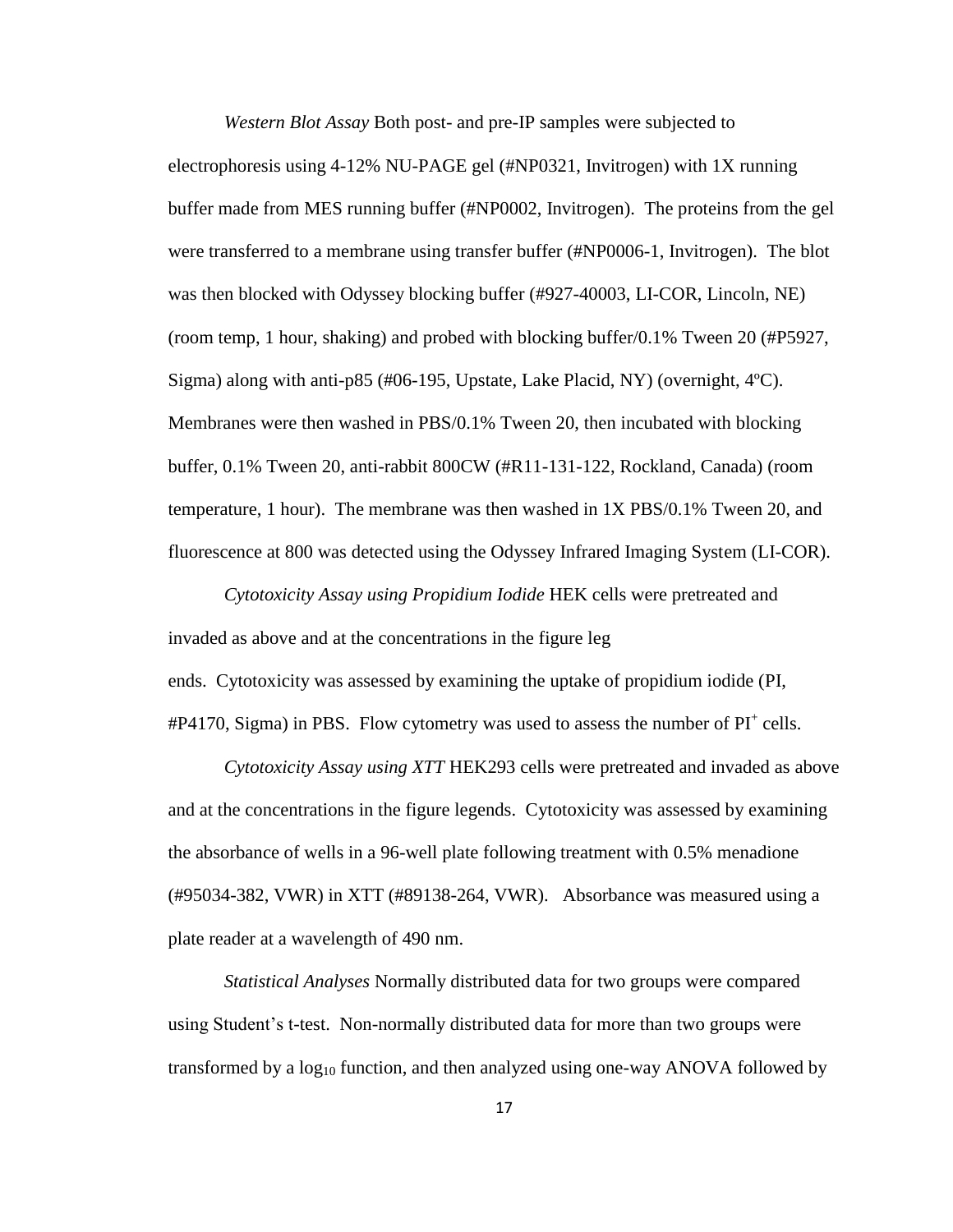Student's Newman-Keuls post hoc analysis. All differences were considered significant at the  $p \le 0.05$  level.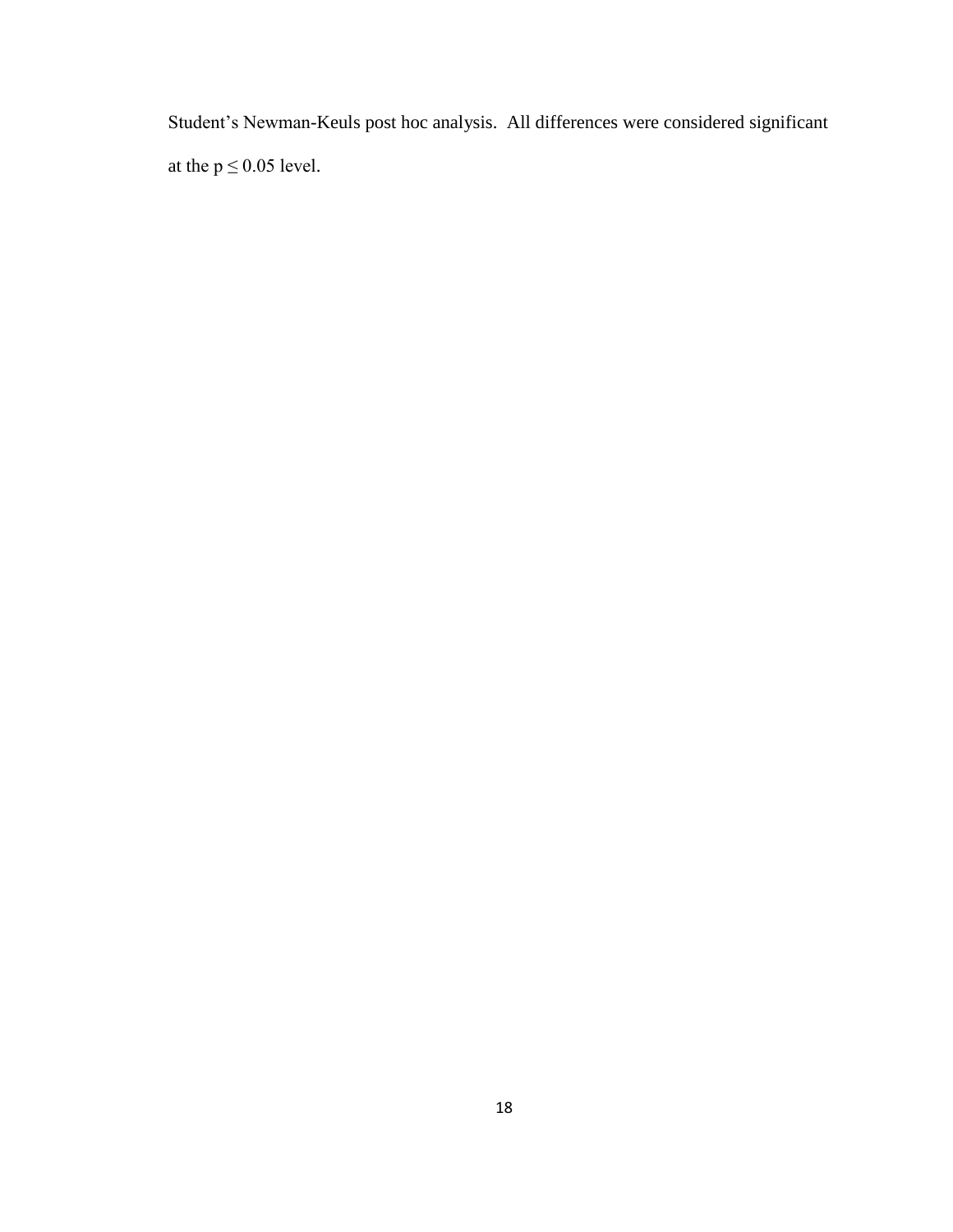#### **Results**

#### *Cytotoxicity was not detected in response to CID 2950007 treatment.*

In serum free conditions, CID 2950007 was shown be non-cytotoxic to cells (figure 1) even in the midst of invasion (figure 2). Since the number of dead cells seemed elevated even in the control, further cytotoxicity analyses were performed. Through XTT analysis, no cytotoxicity was detected with DMSO treatment, but cytotoxicity was detected during serum starvation (figure 3). This indicated that the serum starvation contributed to the high rate of cell death in the previous experiments. The cytotoxicity assay was run again with CID 2950007, but this time using cells in complete media. XTT analysis was run again, and no cytotoxicity was detected following a 10  $\mu$ M dose of CID 2950007 given to cells supplemented with complete media (figure 4).

#### *CID 2950007 prevents S. aureus invasion.*

Inhibition of invasion was shown in both U87-MG cells (figure 5, work done by Diana Cordero, summer 2011) and in HEK293 cells. For HEK293 cells, both serum free conditions (figure 6) and complete media conditions (figure 7) were examined. Complete media conditions were examined after establishing that CID 2950007 did not cause any detectable cytotoxicity in complete media (figure 4). The promising results shown in figure 7 led to the question of whether a lower concentration of CID 2950007 would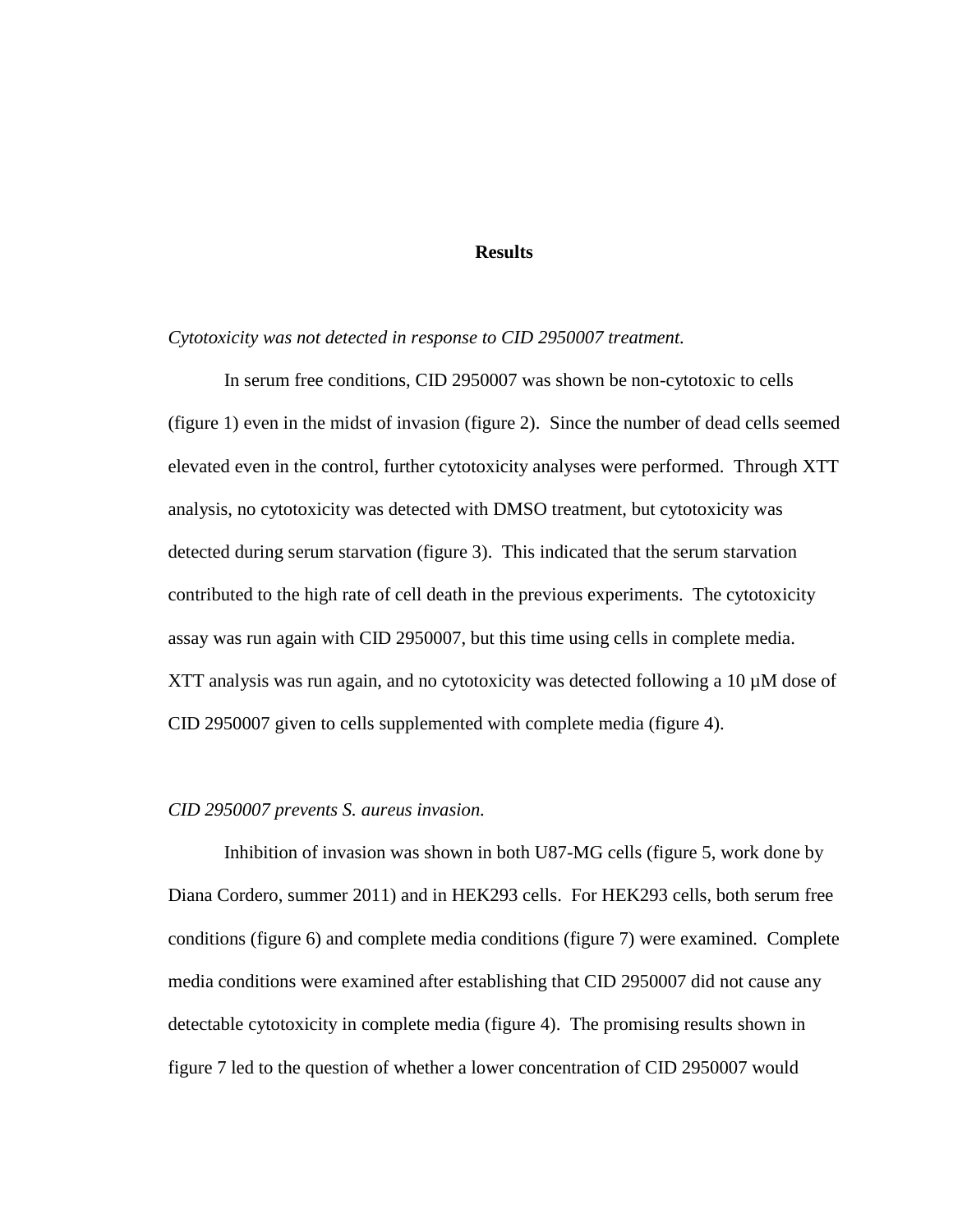sustain inhibition of invasion. A 1  $\mu$ M dose of CID 2950007 was indeed shown to inhibit invasion, but with a higher number of replicates needed than usual (figure 8).

#### *CID 2950007 may prevent invasion through disruption of the CDC42/p85 complex.*

Western blot analysis in U87-MG cells provided tenuous results (figure 9), implying that the U87-MG cells did not respond well to the treatment. The p85 band was not present where it should have been. A decision was made to move onto HEK293 cells, as these had been shown in the past to respond well to this assay. When this experiment was performed in the past with HEK293 cells and infection, the CDC42/p85 association had been clear. Since the protocol for this experiment was the same except for the CID 2950007 treatment and the cell line, a decision was made to switch over to HEK293 cells in hopes that if CID 2950007 did provide protection for them just as it did in U87-MG cells, then the western blot assay would work as well.

The subsequent western blot showed promising results (figure 10), as bands can be seen in all lanes. The presence of bands in all lanes allows comparisons to be made between the untreated and treated groups; however, these bands were not quantified. Therefore, it is difficult to make visual comparisons. More blots should be performed with fresh antibody.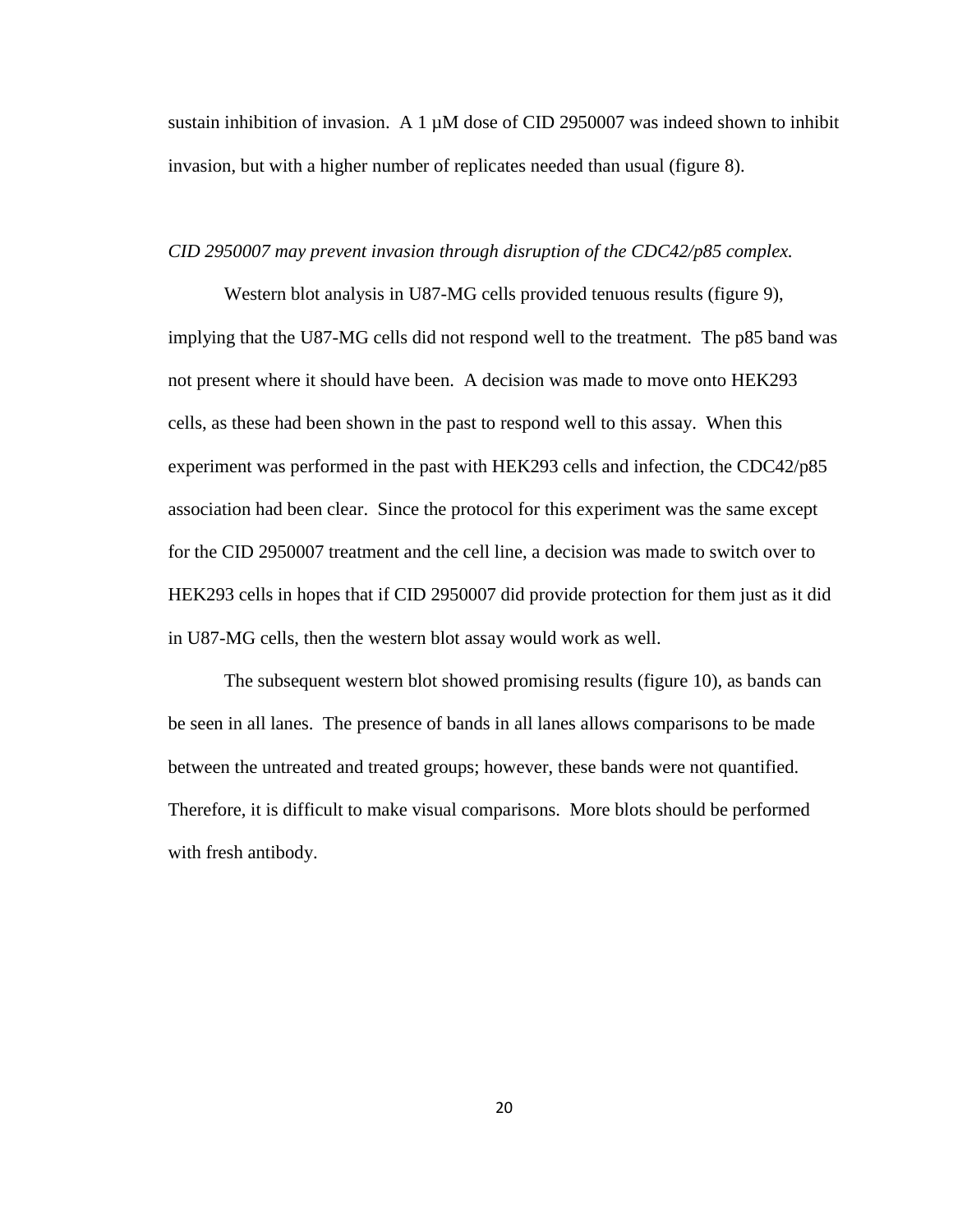

**Figures**

**Figure 1 Cytotoxicity is not detected in HEK293 cells treated with CID 2950007 in serum free media**. Cells were treated with CID 2950007 (10µM, 1 h) or dimethyl sulfoxide (DMSO, 1%, 1 h). Cytotoxicity was assessed by measuring propidium iodide (PI) uptake using flow cytometry. Data are presented as mean  $+/-$  SEM (p  $> 0.05$  by Student's t test).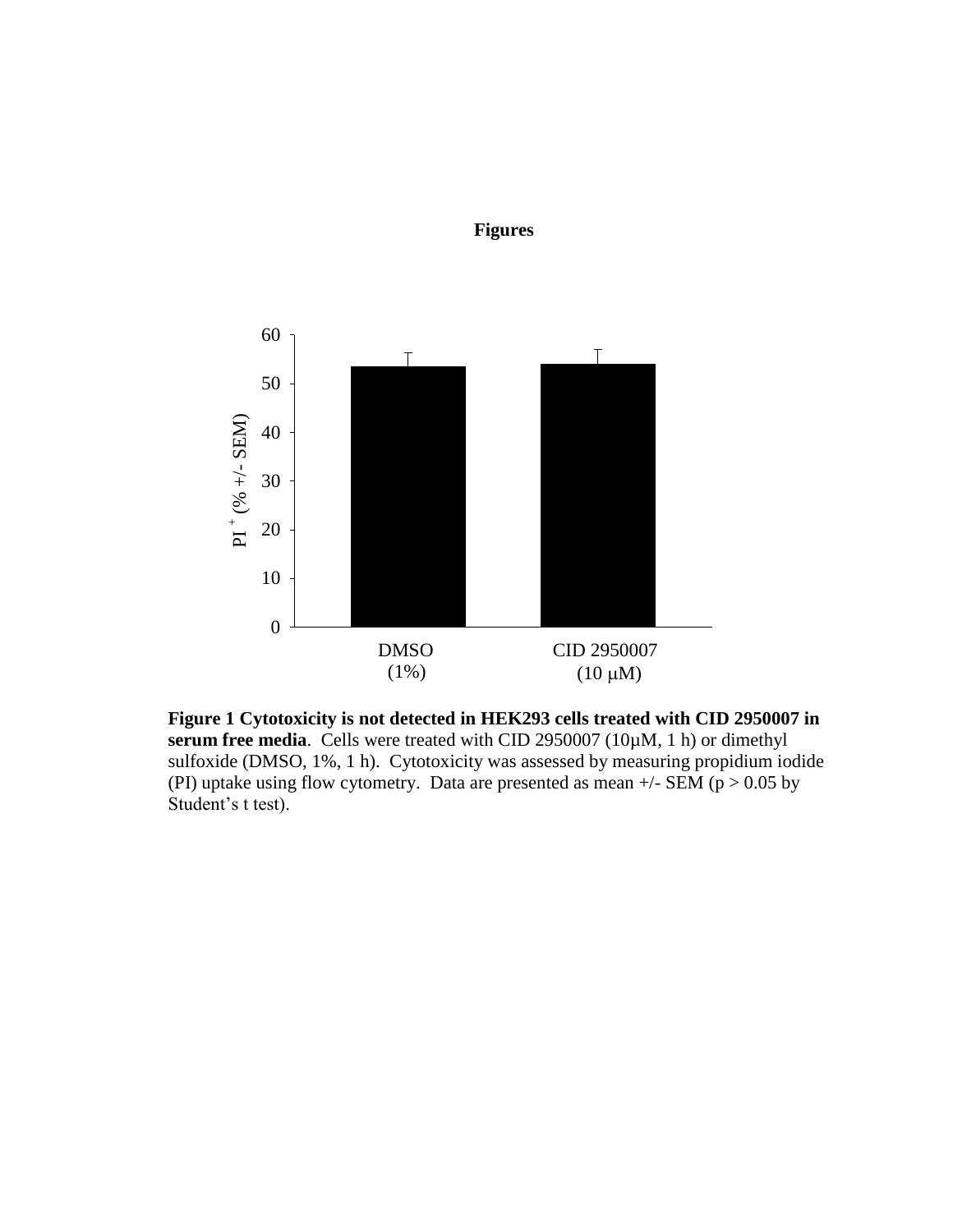

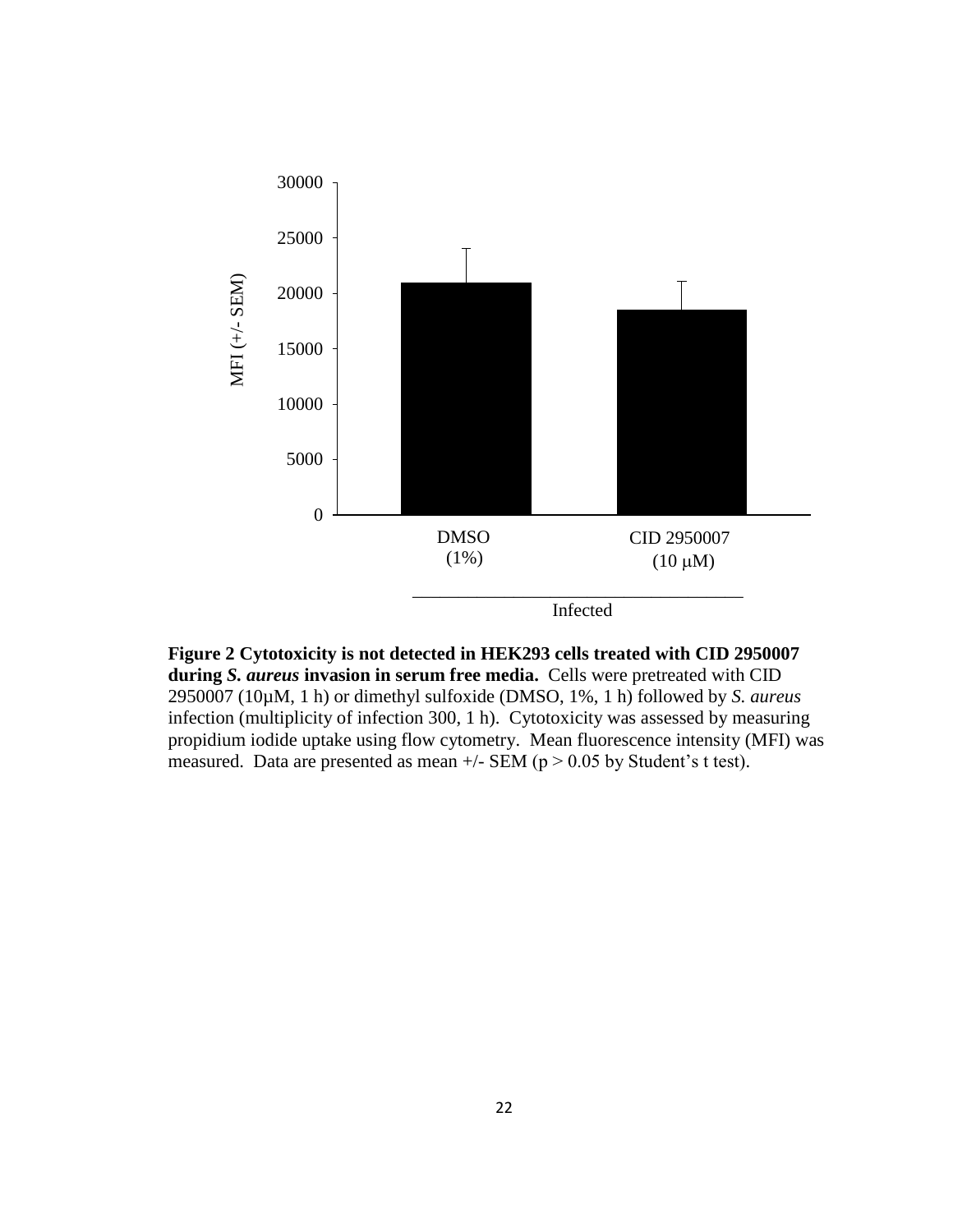

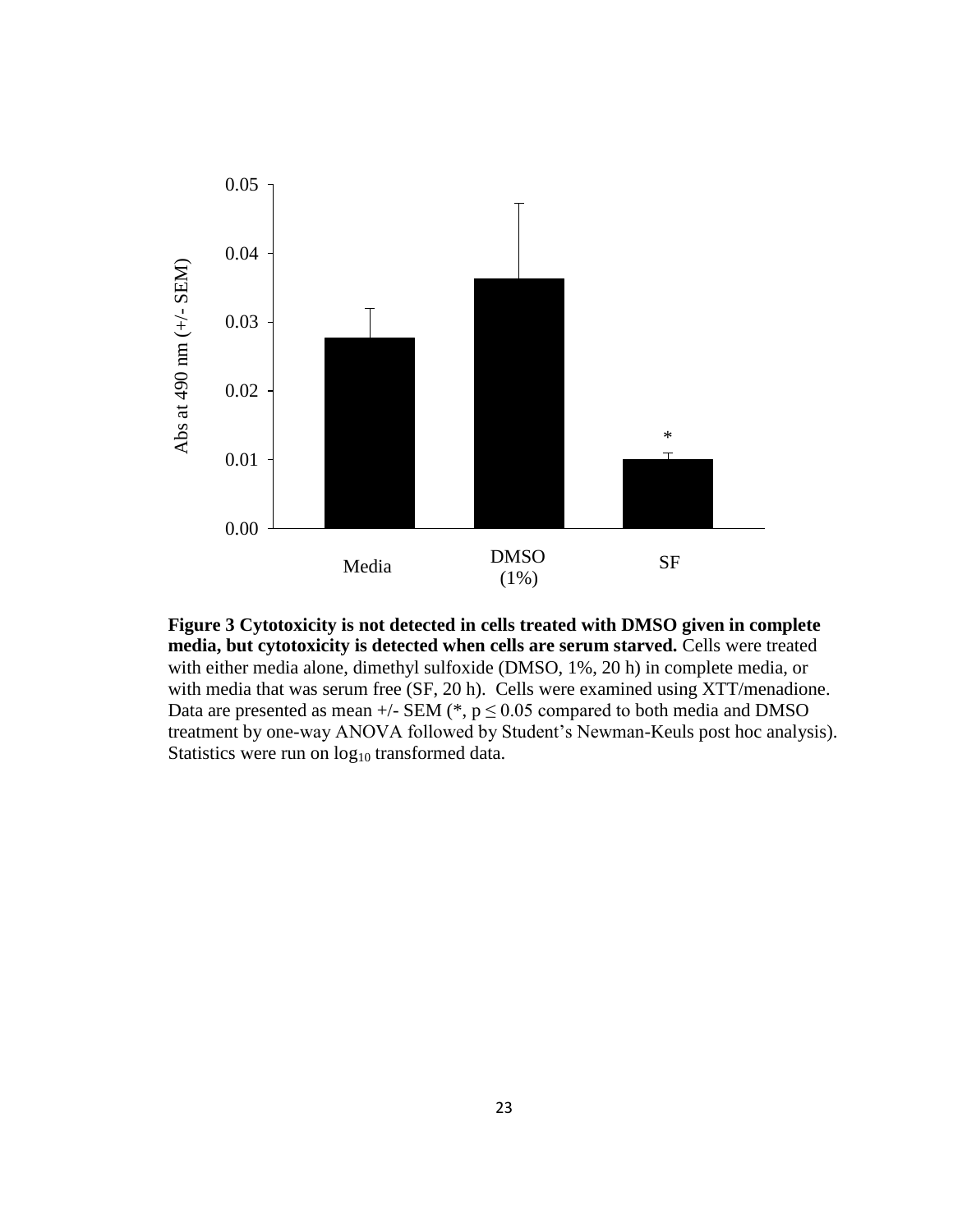

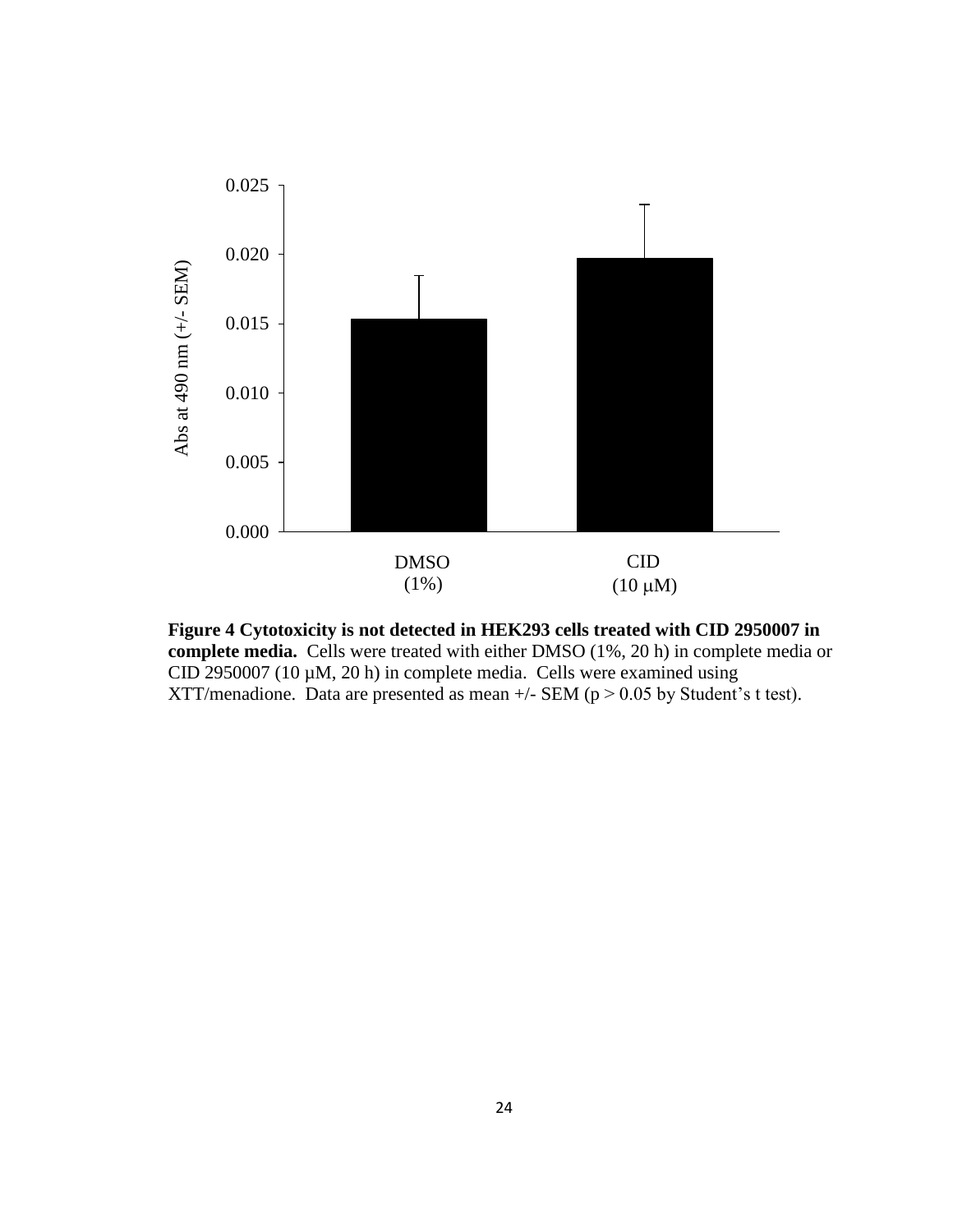

**Figure 5 CID 2950007 inhibits invasion of** *S. aureus* **in U87-MG cells***.* U-87MG cells were pretreated with CID 2950007 (10 μM, 1 h) or dimethyl sulfoxide (DMSO, 0.2%, 1 h) followed by *S. aureus* infection (multiplicity of infection 300, 1 h). Plates were treated with lysostaphin (50 μg/mL) and gentamicin (20 μg/mL) to remove extracellular bacteria. Intracellular bacteria were released with 1% saponin. Serial dilutions of the medium were plated on tryptic soy agar plates for colony counts (16 h). Data are presented as mean  $+/-$  SEM ( $*, p \le 0.05$  compared to DMSO control by Student's t test).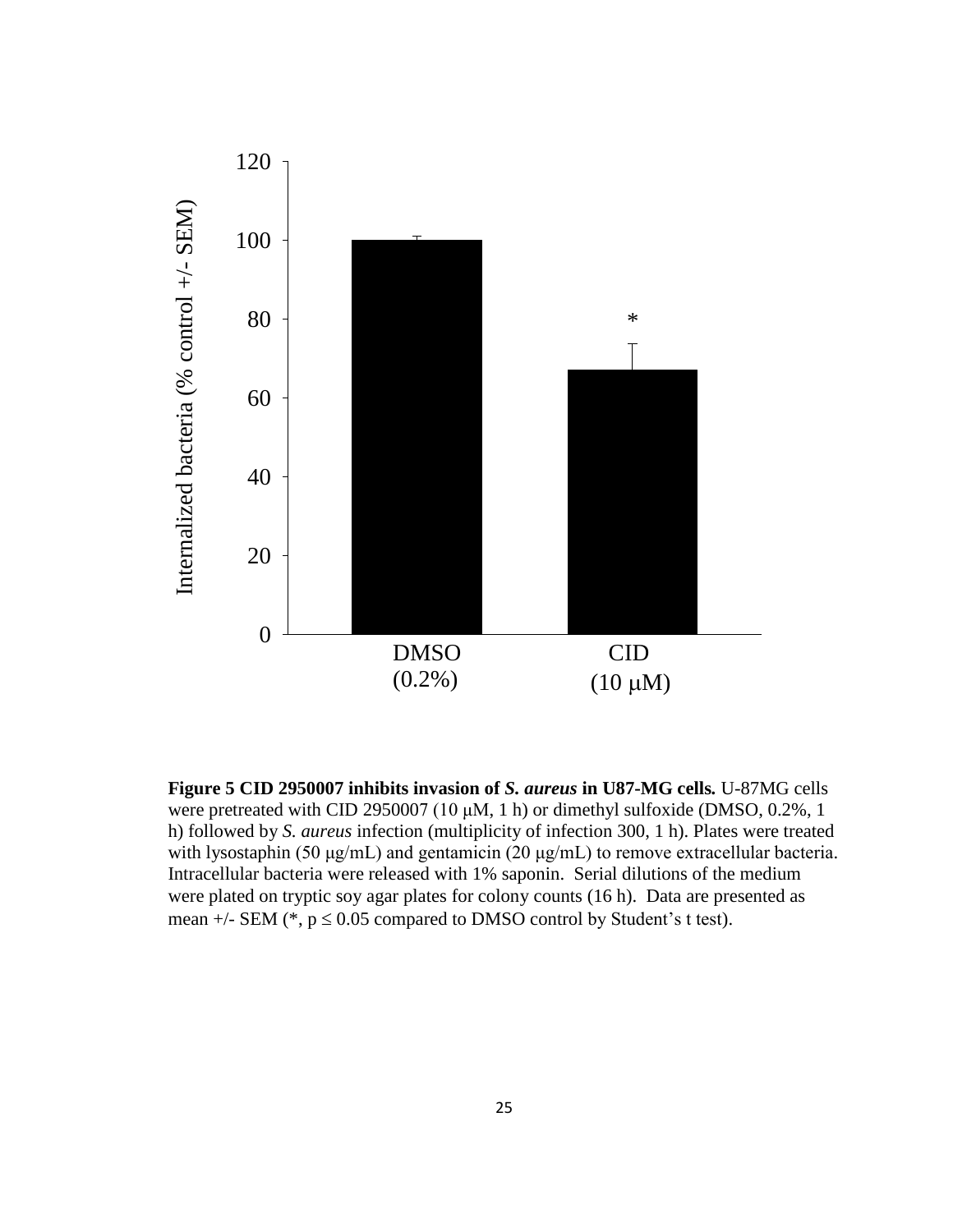

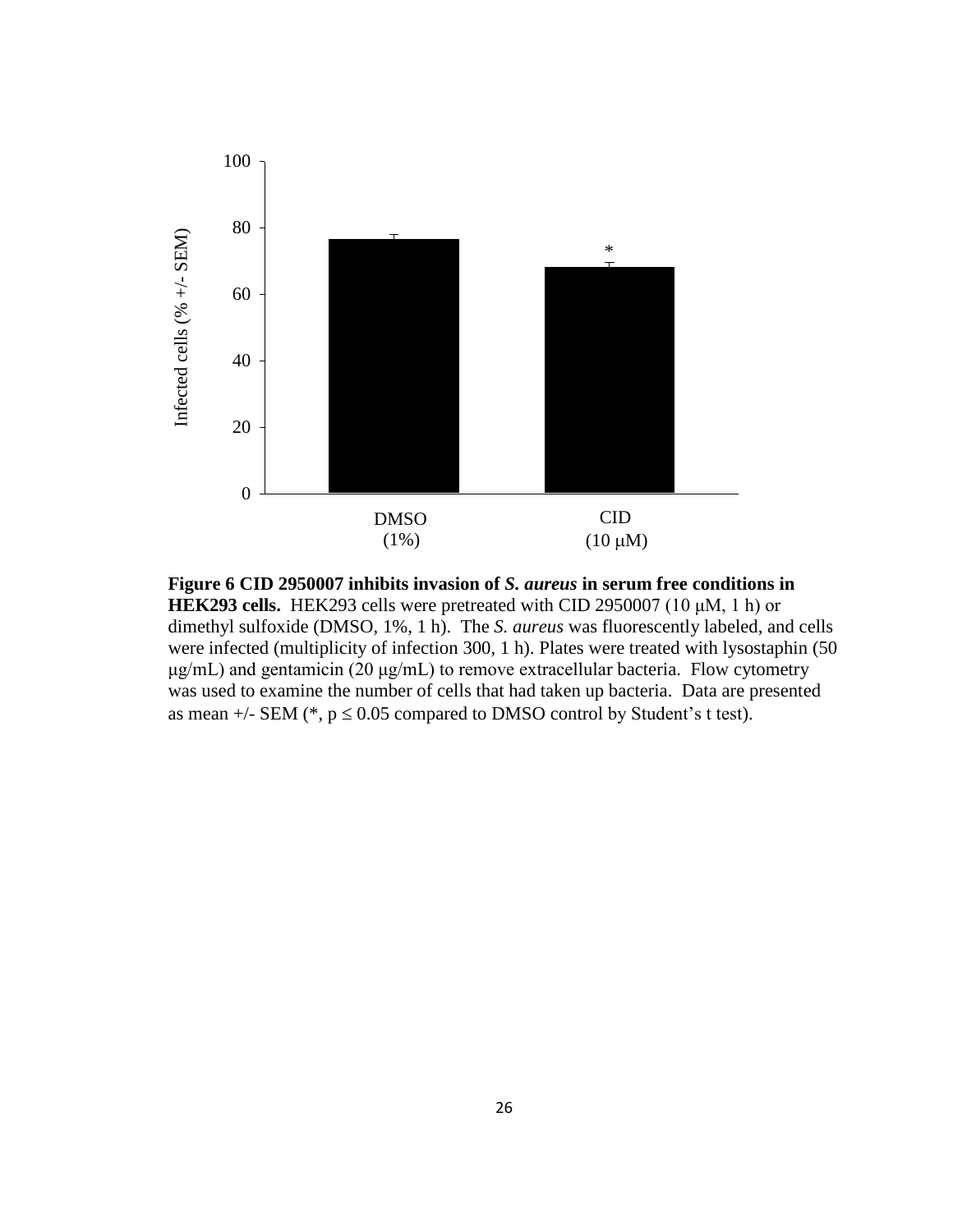

**Figure 7 CID 2950007 (10 µM) inhibits invasion of** *S. aureus* **in complete media.**  HEK293 cells were pretreated with CID 2950007 (10 μM, 20 h) or dimethyl sulfoxide (DMSO, 1%, 20 h). The *S. aureus* was fluorescently labeled, and cells were then infected (multiplicity of infection 300, 1 h). Cells were treated with lysostaphin (20 µg/mL) and gentamicin (50 µg/mL). Flow cytometry was used to examine the percentage of cells that had taken up bacteria. Data are presented as mean  $+/-$  SEM (\*, p  $\leq 0.05$  compared to DMSO control by Student's t test).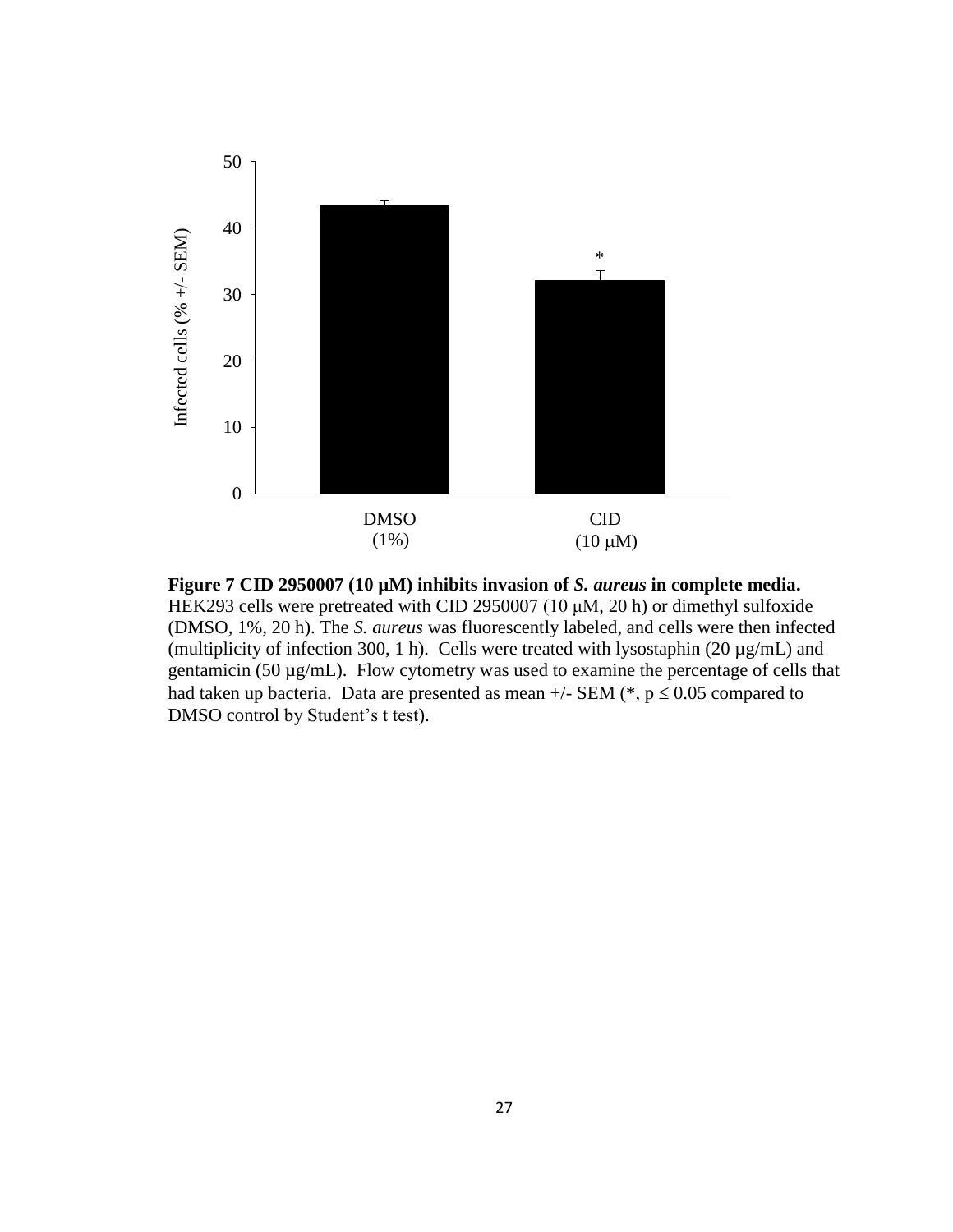

**Figure 8 CID 2950007 (1 µM) inhibits invasion of** *S. aureus***.** HEK293 cells were pretreated with CID 2950007 (1 μM, 20 h) or dimethyl sulfoxide (DMSO, 1%, 20 h). The *S. aureus* was fluorescently labeled, and cells were then infected (multiplicity of infection 300, 1 h). Cells were treated with lysostaphin (20 µg/mL) and gentamicin (50 µg/mL). Flow cytometry was used to examine the percentage of cells that had taken up bacteria. Data are presented as mean  $+/-$  SEM (\*,  $p \le 0.05$  compared to DMSO control by Student's t test).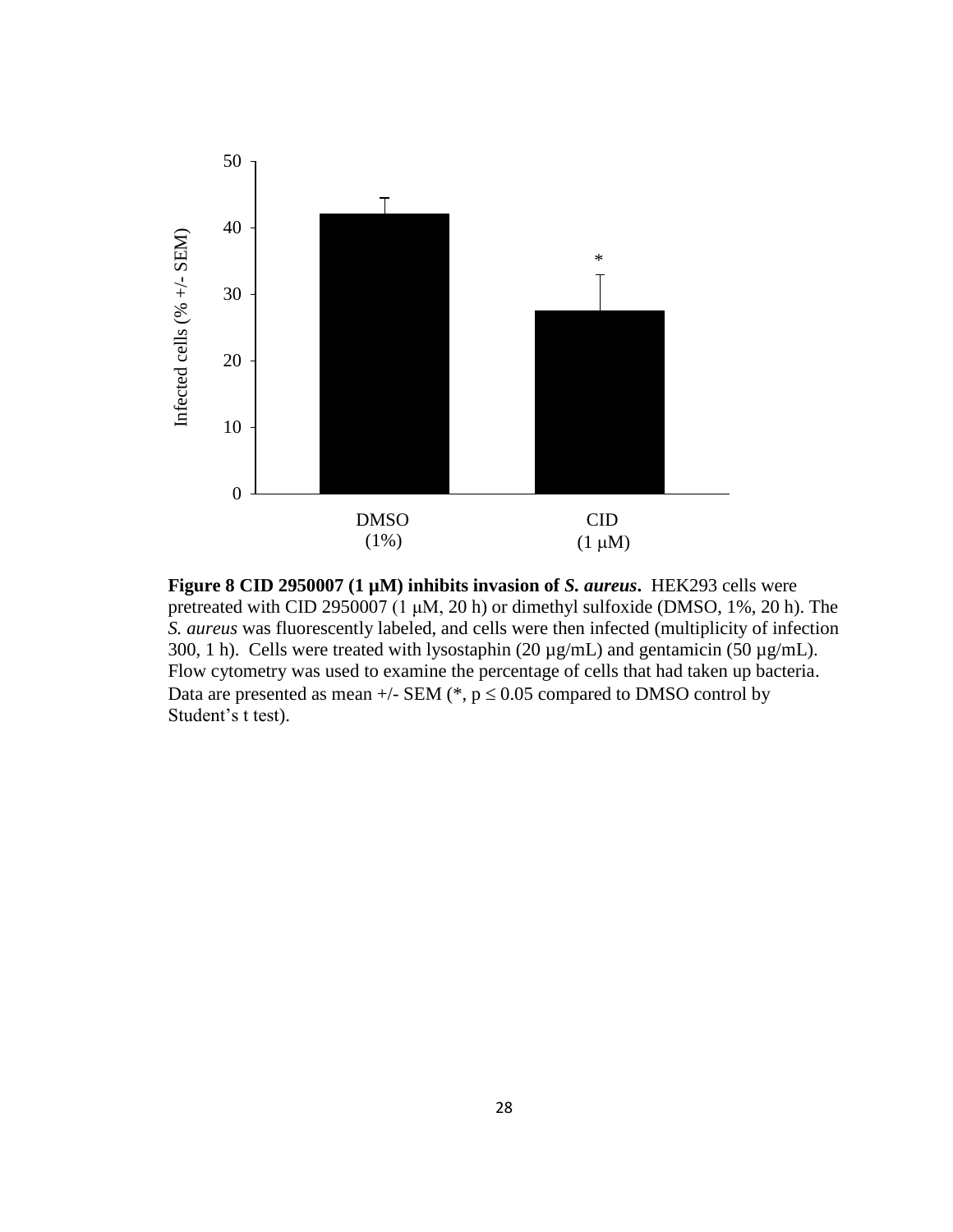

**Figure 9 The p85 band is not visible in the immunoprecipitation lanes, but is visible in the pre-immunoprecipitation lanes.** U87-MG cells were pre-treated (1 hr) with dimethyl sulfoxide (DMSO) or CID 2950007 (CID, 10 µM) and either infected (I) or not infected (U) with *S. aureus* (multiplicity of infection 100, 1 hr). Lysates were subjected to IP using anti-CDC42, and immunocomplexes were subjected to western blot analysis, and probed with anti-p85 followed by anti-rabbit 800CW.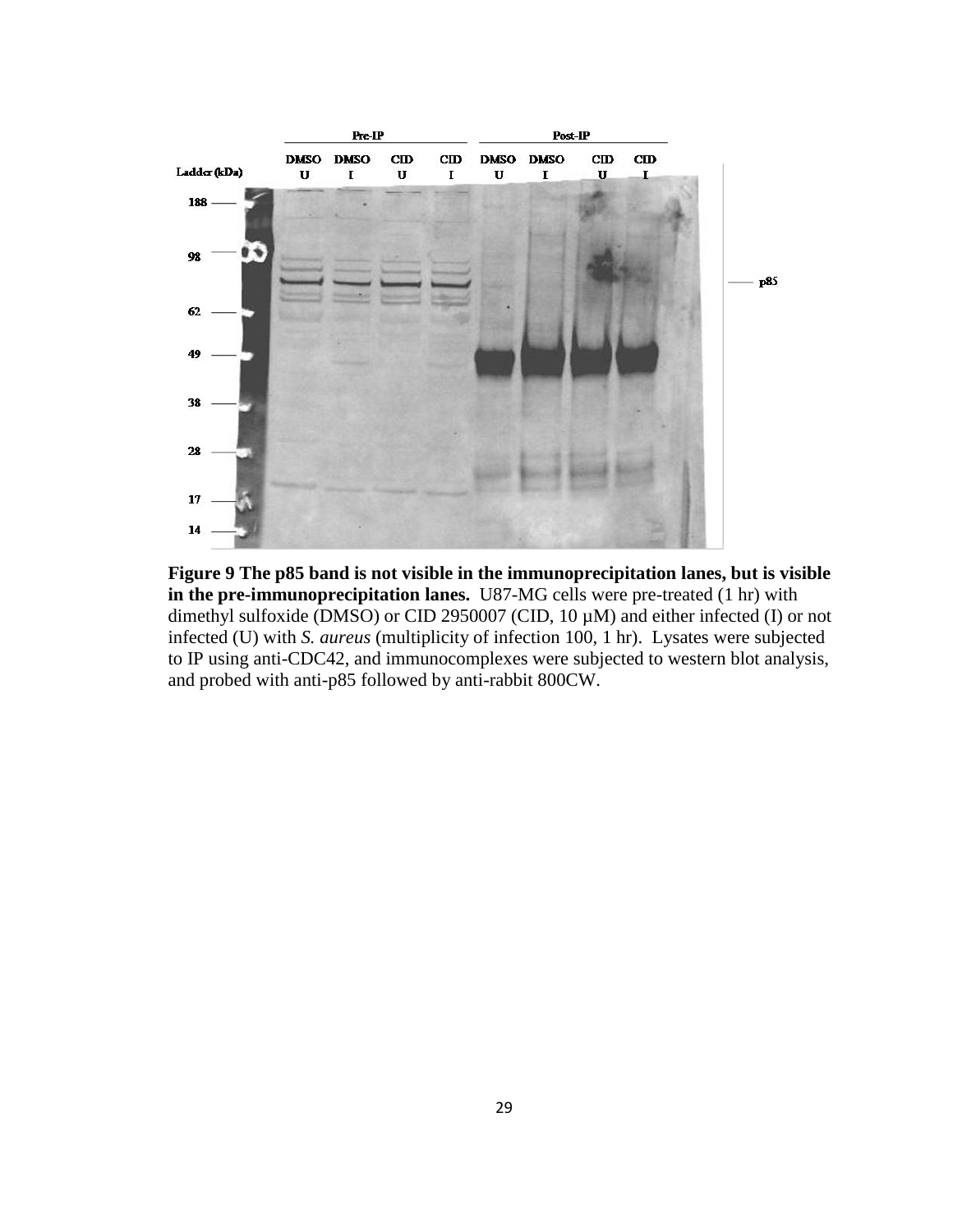

**Figure 10 The p85 band is slightly visible in both the immunoprecipitation lanes and the pre-immunoprecipitation lanes.** HEK293 cells were pre-treated (20 hr) with dimethyl sulfoxide (DMSO) or CID 2950007 (CID, 10 µM) and either infected (I) or not infected (U) with *S. aureus* (multiplicity of infection 100, 1 hr). Lysates were subjected to IP using anti-CDC42, and immunocomplexes were subjected to western blot analysis, and probed with anti-p85 followed by anti-rabbit 680CW.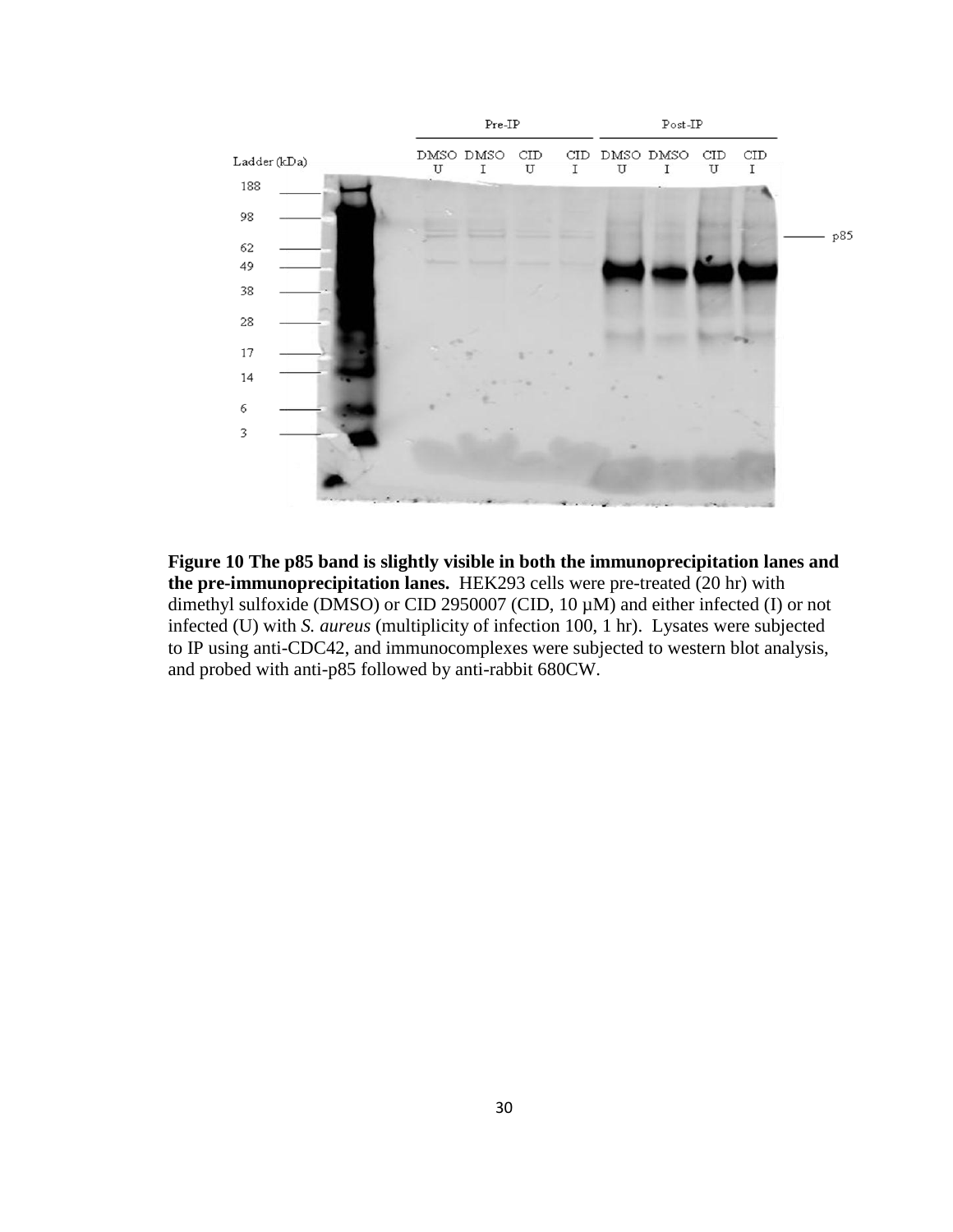#### **Conclusion**

Several cytotoxicity assays were run to examine whether the compound CID 2950007 was harmful to cells. No detectable cytotoxicity of CID 2950007 was detected in serum free media (figure 1). The same assay run in the midst of invasion also showed no detectable toxicity (figure 2). However, the number of dead cells was higher than expected even in the negative control. It was suspected that the serum free conditions were contributing to the high rate of cell death. Further testing revealed that it was the serum starvation contributing the most to the cell death (figure 3), while DMSO showed no detectable cytotoxicity. Given the impracticalities of serum free conditions, another cytotoxicity assay was run in complete media conditions, with CID 2950007 showing no detectable cytotoxicity in complete media conditions (figure 4). Together, these results suggest that CID 2950007 will not contribute to cell death in *in vivo* studies, where all cells are in natural serum conditions.

CID 2950007 has shown to be effective in inhibiting *S. aureus* invasion of host cells. CID 2950007 was previously shown to inhibit invasion in U87-MG cells (figure 5). Several experiments were run in HEK293 cells. Inhibition was sustained in serum free conditions (figure 6), but this again is impractical for real world applications. Following the establishment of the undetectable levels of cytotoxicity of CID 2950007, inhibition was sustained in a 10  $\mu$ M concentration (figure 7). Furthermore, a 1  $\mu$ M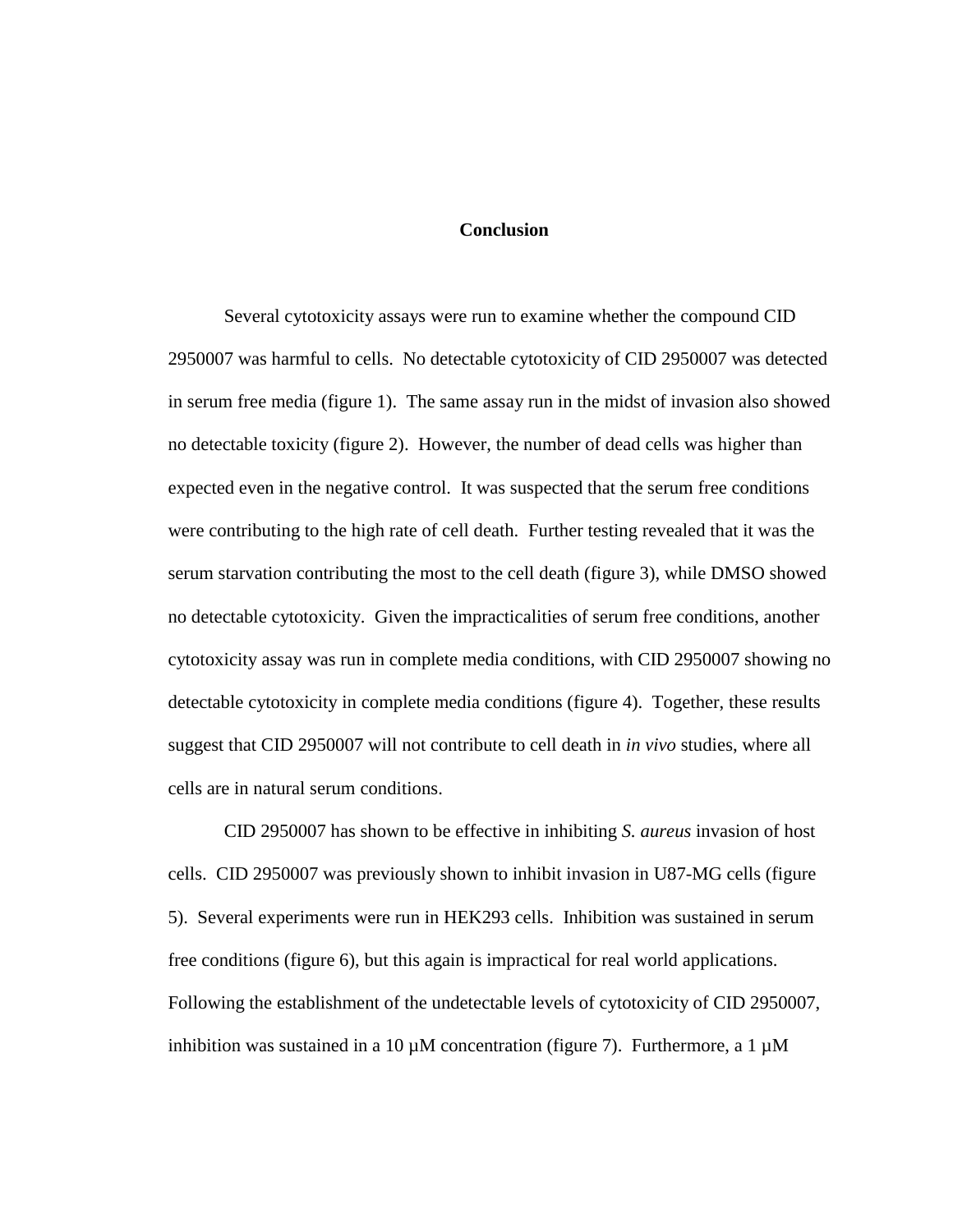concentration was also effective in inhibiting bacterial invasion (figure 8). These results altogether suggest that CID 2950007 is effective in providing protection from bacterial host invasion.

To attempt to examine the molecular mechanism of inhibition of invasion, two western blot assays were performed. The hypothesis of this research is that CID 2950007 prevents the binding of CDC42 to p85, disrupting the proposed mechanism of infection. The western blot of both the U87-MG cells (figure 9) and the HEK293 cells (figure 10) attempted to examine the relationship between the GTPase CDC42 and PI3K p85. The U87-MG cell western blot provided no clear results, but the HEK293 cells appeared to respond much better to the assay. A p85 band was present in all lanes. Non-specific binding suggests that fresh antibody should be used, but HEK293 cells will most likely respond well to this assay in future studies.

The working model of *S. aureus* invasion involves GTP-loading of CDC42 promoting its binding to p85 at the RhoGAP domain [\[11\]](#page-43-1). This occurs at the membrane in response to *S. aureus* binding to fibronectin and interacting with the  $\alpha_5\beta_1$  integrin at the cell surface of the host cell. Simvastatin was previously shown to inhibit invasion, but through the postulation that the depletion of isoprenoid intermediates restricted CDC42 to the cytosol, preventing its binding to p85 [\[11\]](#page-43-1). The current research examined the hypothesis that the compound CID 2950007 inhibited invasion through a more direct mechanism of binding to CDC42 and preventing GTP-loading. The postulation is that the inhibition of GTP-loading prevents the binding of CDC42 to p85.

CID 2950007 was shown to inhibit invasion in two different cell lines and in low concentrations; however, the western blots intended to illuminate the CDC42/p85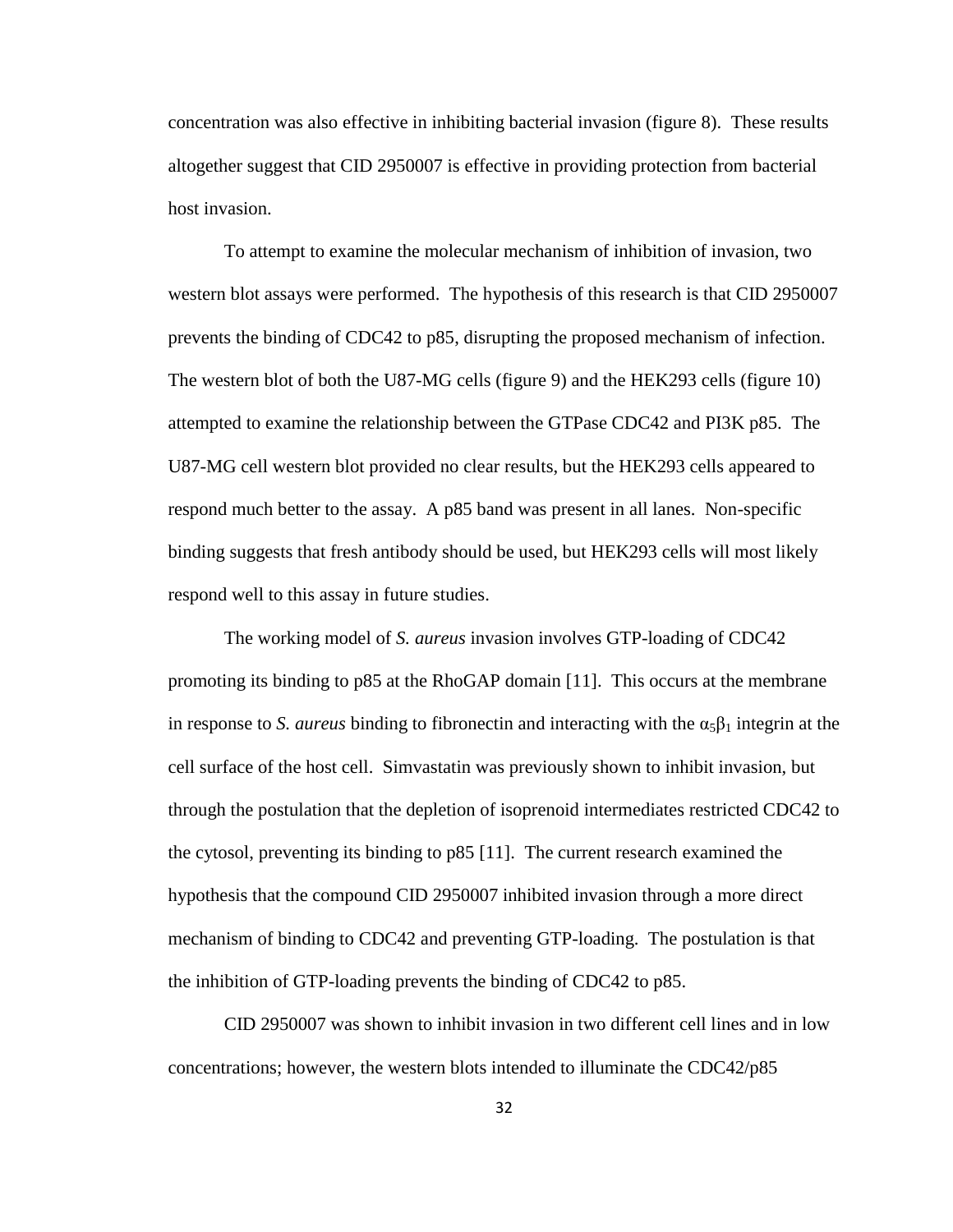complex provided no clear evidence of the actual status of this complex. CID 2950007 has been shown to bind specifically to CDC42 [\[31\]](#page-45-4), but no definite remarks can be made regarding the CDC42/p85 complex. What is clear is that CID 2950007 is providing protection from *S. aureus* invasion. A possible alternative explanation is that other GTPases, as of yet unidentified, are binding to p85 through the RhoGAP domain and playing a role in invasion. However, Horn *et* al [\[11\]](#page-43-1) found that a mutation in the C of the CaaX motif of CDC42 reduced invasion by about 90%, suggesting that CDC42 is essential to the process of invasion. Therefore, other GTPases that may be contributing to the mechanism of invasion would likely have an inappreciable effect, and attention should remain focused on CDC42 since it is activated early during *S. aureus* invasion [\[38\]](#page-46-2) and plays a role in actin dynamics [\[29\]](#page-45-2).

Horn *et al* [\[11\]](#page-43-1), in 2008, was able to show that Secramine A, a non-specific inhibitor of GTPases, significantly reduced invasion. However, the problem with Secramine A was its non-specificity. The promising aspect of this current research is that an inhibitor specific for CDC42 has been identified and been shown to inhibit invasion. Taken together, these results demonstrate that the compound CID 2950007 may prove to be useful in the development of therapeutic drugs for the resistance of *S. aureus* invasion leading to sepsis. A 10 µM dose of CID 2950007 inhibits *S. aureus* invasion and is not cytotoxic to cells supplemented with complete media. This suggests that the same effect would be observed in *in vivo* studies. The status of the CDC42/p85 complex has yet to be revealed. The results of the western blot performed on HEK293 cells are promising. Using a fresh antibody would minimize the non-specific binding and would perhaps produce a better blot. A suggestion for the investigators who continue this research is to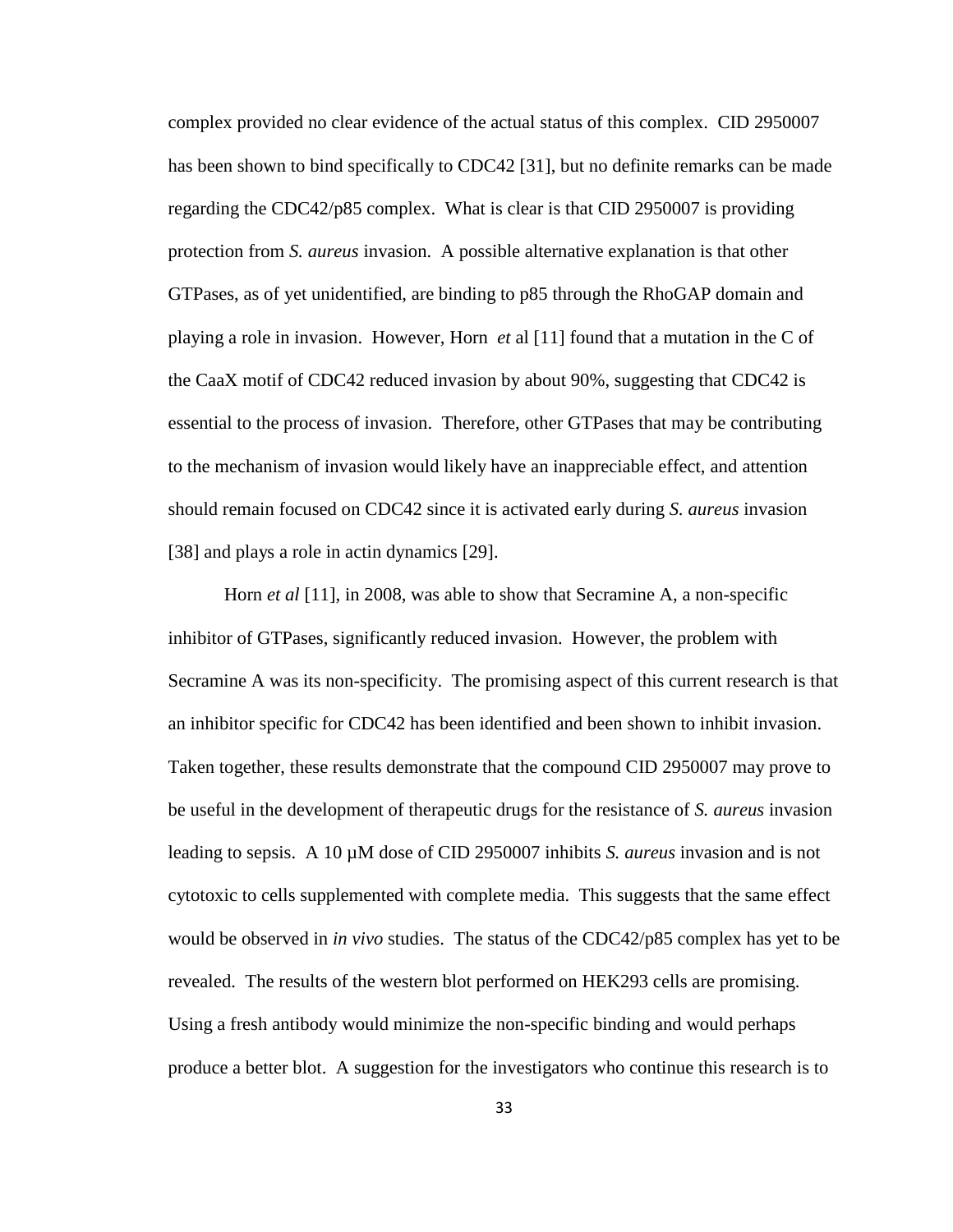begin with a 10 µM dosage of CID 2950007 for the western blot assay, and then determine the appropriate next step based on those results. A more soluble form of the compound is under development, and this form should also be used in future studies. Now that cytotoxicity has been eliminated as a possibility and inhibition of invasion has been shown in complete media, the focus can shift to determining the status of the protein complex CDC42/p85 through western blot analysis.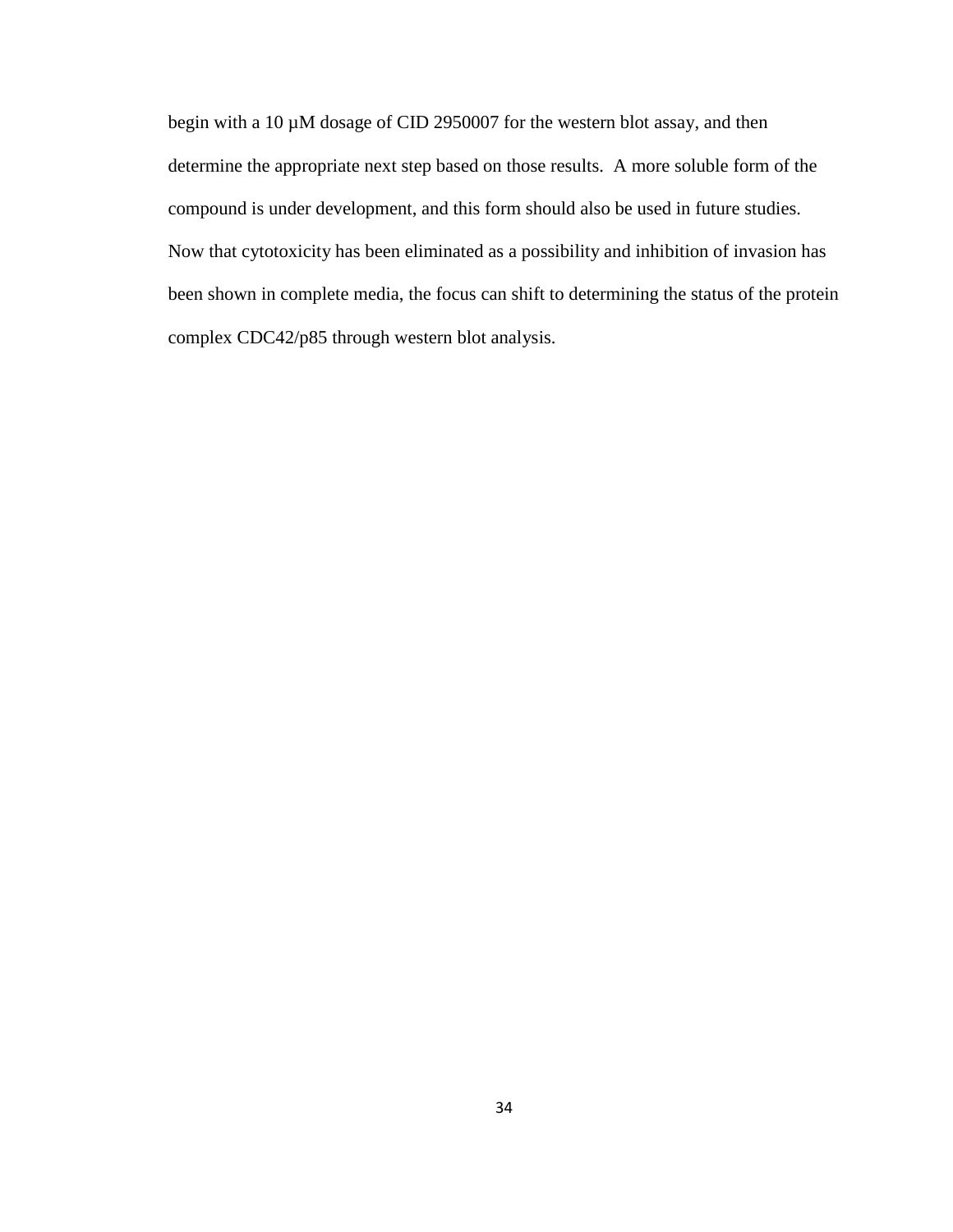#### **References**

- <span id="page-42-0"></span>1. Lowy, F.D., *Staphylococcus aureus infections.* N Engl J Med, 1998. 339(8): p. 520-32.
- <span id="page-42-1"></span>2. Hodgin, K.E. and M. Moss, *The epidemiology of sepsis.* Curr Pharm Des, 2008. 14(19): p. 1833-9.
- <span id="page-42-2"></span>3. Melamed, A. and F.J. Sorvillo, *The burden of sepsis-associated mortality in the United States from 1999 to 2005: an analysis of multiple-cause-of-death data.* Crit Care, 2009. 13(1): p. R28.
- <span id="page-42-3"></span>4. Williams, M.D., et al., *Hospitalized cancer patients with severe sepsis: analysis of incidence, mortality, and associated costs of care.* Crit Care, 2004. 8(5): p. R291- 8.
- <span id="page-42-4"></span>5. Angus, D.C., et al., *Epidemiology of severe sepsis in the United States: analysis of incidence, outcome, and associated costs of care.* Crit Care Med, 2001. 29(7): p. 1303-10.
- <span id="page-42-5"></span>6. Tobert, J.A., *Lovastatin and beyond: the history of the HMG-CoA reductase inhibitors.* Nat Rev Drug Discov, 2003. 2(7): p. 517-26.
- <span id="page-42-6"></span>7. Almog, Y., et al., *Prior statin therapy is associated with a decreased rate of severe sepsis.* Circulation, 2004. 110(7): p. 880-5.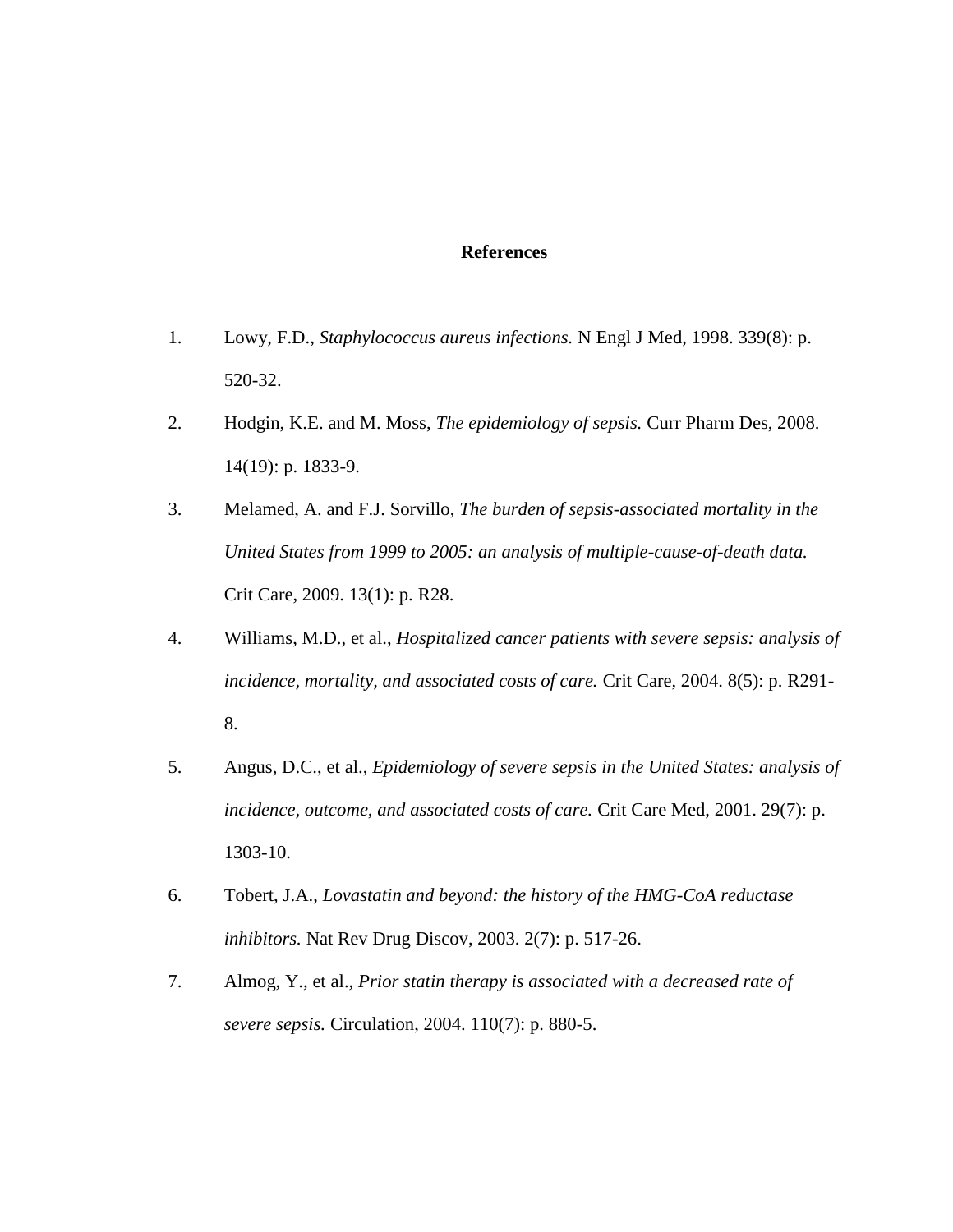- 8. Liappis, A.P., et al., *The effect of statins on mortality in patients with bacteremia.* Clin Infect Dis, 2001. 33(8): p. 1352-7.
- 9. Kruger, S. and M.W. Merx, *Nonuse of statins--a new risk factor for infectious death in cardiovascular patients?* Crit Care Med, 2007. 35(2): p. 631-2.
- <span id="page-43-0"></span>10. Goldstein, J.L. and M.S. Brown, *Regulation of the mevalonate pathway.* Nature, 1990. 343(6257): p. 425-30.
- <span id="page-43-1"></span>11. Horn, M.P., et al., *Simvastatin inhibits Staphylococcus aureus host cell invasion through modulation of isoprenoid intermediates.* J Pharmacol Exp Ther, 2008. 326(1): p. 135-43.
- <span id="page-43-2"></span>12. Vincent, A. and J.A. Miller, *Statins for sepsis: a cautionary note.* Intensive Care Med, 2006. 32(5): p. 795.
- 13. Mahboobi, S.K., et al., *Systemic infections can decrease the threshold of statininduced muscle injury.* South Med J, 2006. 99(4): p. 403-4.
- 14. Drage, S.M., V.S. Barber, and J.D. Young, *Statins and sepsis: panacea or Pandora's box?* Lancet Infect Dis, 2007. 7(2): p. 80; author reply 80-1.
- 15. Golomb, B.A. and M.A. Evans, *Statin adverse effects : a review of the literature and evidence for a mitochondrial mechanism.* Am J Cardiovasc Drugs, 2008. 8(6): p. 373-418.
- <span id="page-43-3"></span>16. Brealey, D.A., M. Singer, and M. Terblanche, *Potential metabolic consequences of statins in sepsis.* Crit Care Med, 2011. 39(6): p. 1514-20.
- <span id="page-43-4"></span>17. McTaggart, S.J., *Isoprenylated proteins.* Cell Mol Life Sci, 2006. 63(3): p. 255- 67.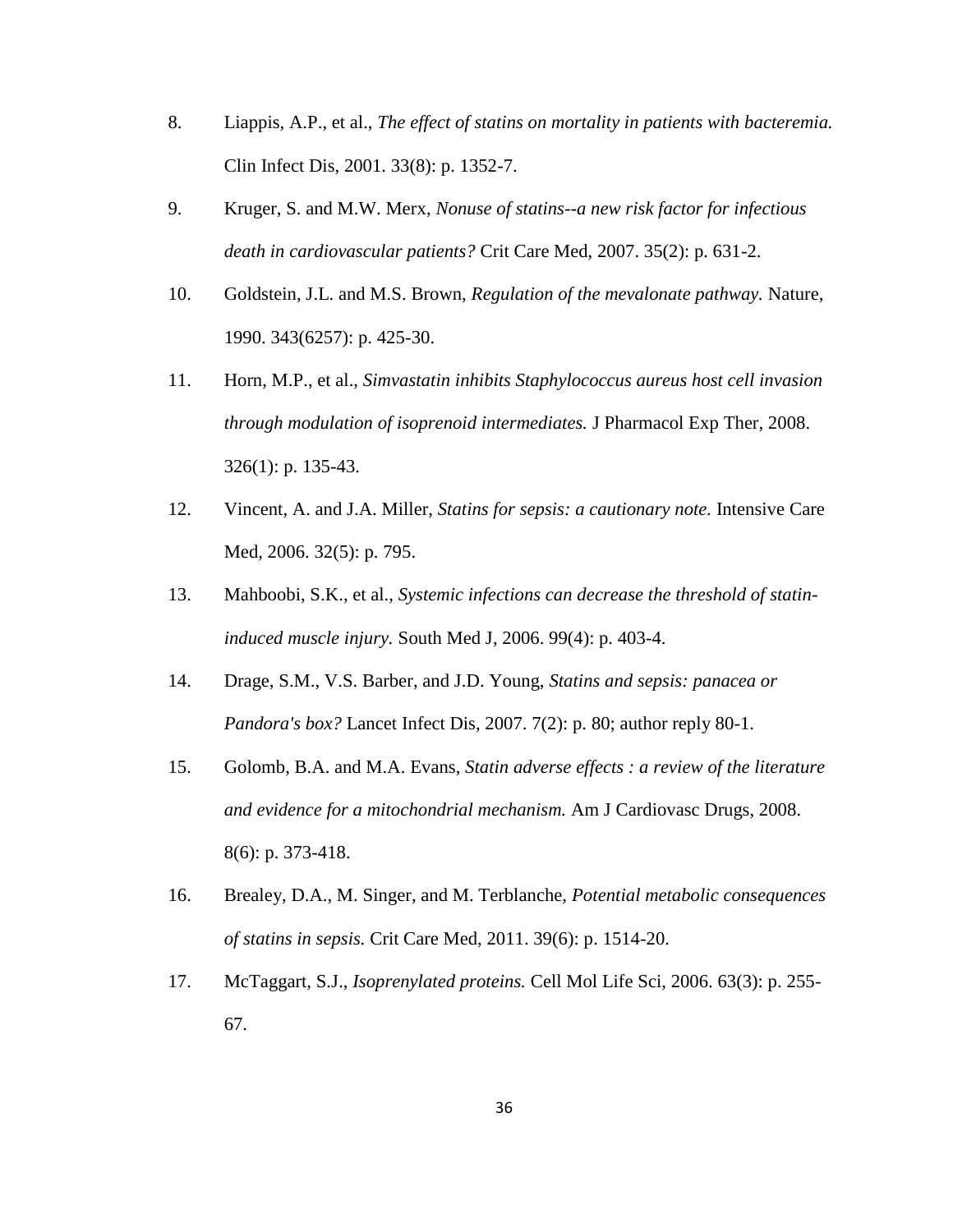- <span id="page-44-0"></span>18. Sinensky, M., *Recent advances in the study of prenylated proteins.* Biochim Biophys Acta, 2000. 1484(2-3): p. 93-106.
- <span id="page-44-1"></span>19. Zhang, F.L. and P.J. Casey, *Protein prenylation: molecular mechanisms and functional consequences.* Annu Rev Biochem, 1996. 65: p. 241-69.
- <span id="page-44-2"></span>20. Charest, P.G. and R.A. Firtel, *Big roles for small GTPases in the control of directed cell movement.* Biochem J, 2007. 401(2): p. 377-90.
- <span id="page-44-3"></span>21. Ridley, A.J., *Rho GTPases and actin dynamics in membrane protrusions and vesicle trafficking.* Trends Cell Biol, 2006. 16(10): p. 522-9.
- <span id="page-44-4"></span>22. Cicha, I., et al., *Monitoring the cellular effects of HMG-CoA reductase inhibitors in vitro and ex vivo.* Arterioscler Thromb Vasc Biol, 2004. 24(11): p. 2046-50.
- <span id="page-44-5"></span>23. Siddhanta, U., et al., *Distinct roles for the p110 alpha and hVPS34 phosphatidylinositol 3 '-kinases in vesicular trafficking, regulation of the actin cytoskeleton, and mitogenesis.* Journal of Cell Biology, 1998. 143(6): p. 1647- 1659.
- <span id="page-44-6"></span>24. Vanhaesebroeck, B. and M.D. Waterfield, *Signaling by distinct classes of phosphoinositide 3-kinases.* Exp Cell Res, 1999. 253(1): p. 239-54.
- <span id="page-44-7"></span>25. Fowler, T., et al., *Cellular invasion by Staphylococcus aureus involves a fibronectin bridge between the bacterial fibronectin-binding MSCRAMMs and host cell beta1 integrins.* Eur J Cell Biol, 2000. 79(10): p. 672-9.
- <span id="page-44-8"></span>26. Schroder, A., et al., *Staphylococcus aureus fibronectin binding protein-A induces motile attachment sites and complex actin remodeling in living endothelial cells.* Mol Biol Cell, 2006. 17(12): p. 5198-210.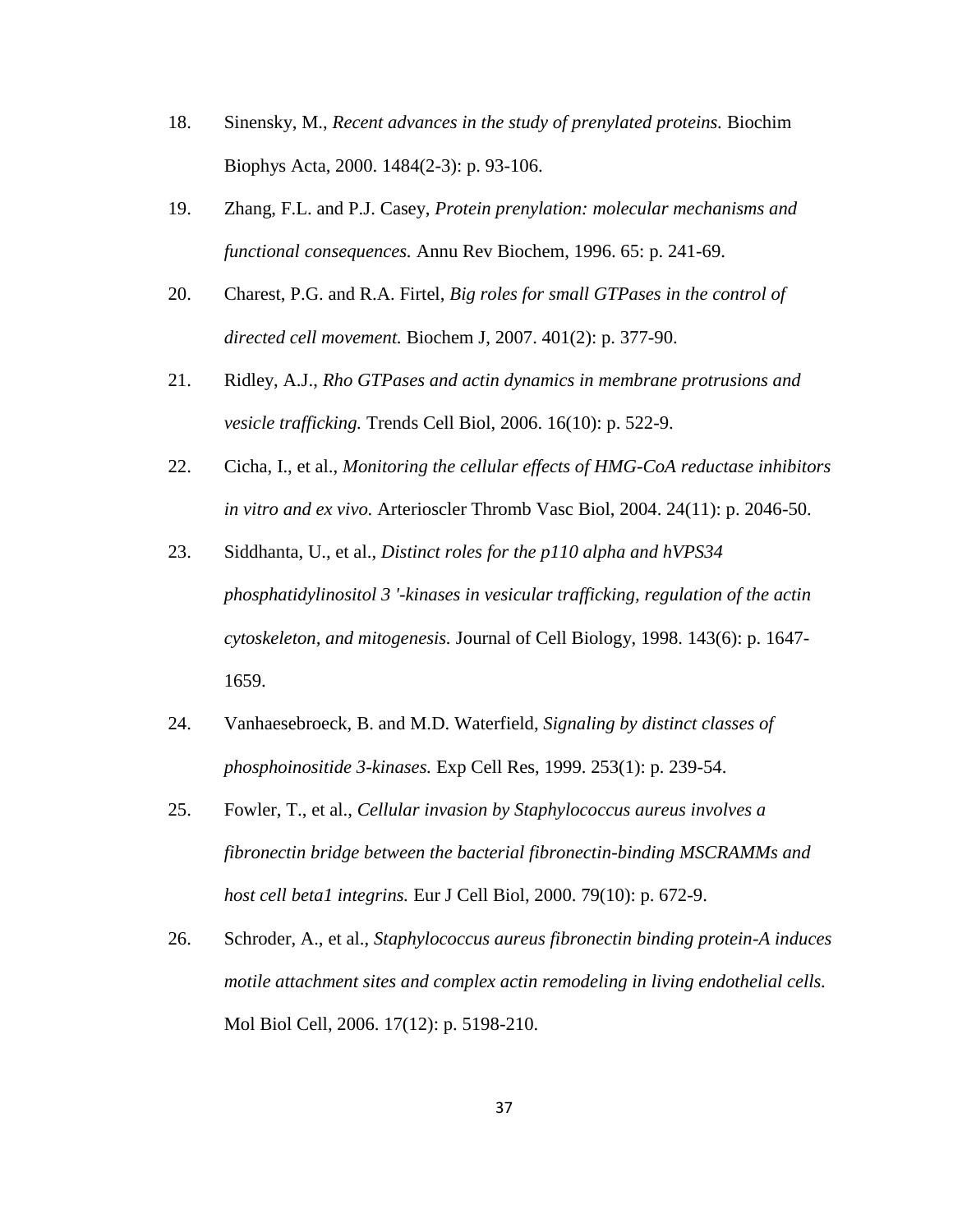- <span id="page-45-0"></span>27. Zheng, Y., S. Bagrodia, and R.A. Cerione, *Activation of phosphoinositide 3 kinase activity by Cdc42Hs binding to p85.* J Biol Chem, 1994. 269(29): p. 18727-30.
- <span id="page-45-1"></span>28. Stankiewicz, T.E., et al., *GTPase activating protein function of p85 facilitates uptake and recycling of the beta1 integrin.* Biochem Biophys Res Commun, 2010. 391(1): p. 443-8.
- <span id="page-45-2"></span>29. Johnson, D.I., *Cdc42: An essential Rho-type GTPase controlling eukaryotic cell polarity.* Microbiol Mol Biol Rev, 1999. 63(1): p. 54-105.
- <span id="page-45-3"></span>30. Fraley, T.S., et al., *Phosphoinositide binding regulates alpha-actinin dynamics: mechanism for modulating cytoskeletal remodeling.* J Biol Chem, 2005. 280(15): p. 15479-82.
- <span id="page-45-4"></span>31. Surviladze, Z., et al., *A Potent and Selective Inhibitor of Cdc42 GTPase.* 2010.
- <span id="page-45-5"></span>32. Kung, H.C., et al., *Deaths: final data for 2005.* Natl Vital Stat Rep, 2008. 56(10): p. 1-120.
- <span id="page-45-6"></span>33. Dombrovskiy, V.Y., et al., *Rapid increase in hospitalization and mortality rates for severe sepsis in the United States: a trend analysis from 1993 to 2003.* Crit Care Med, 2007. 35(5): p. 1244-50.
- <span id="page-45-7"></span>34. Cohen, J., *The immunopathogenesis of sepsis.* Nature, 2002. 420(6917): p. 885- 91.
- <span id="page-45-8"></span>35. Graham, F.L., et al., *Characteristics of a human cell line transformed by DNA from human adenovirus type 5.* J Gen Virol, 1977. 36(1): p. 59-74.